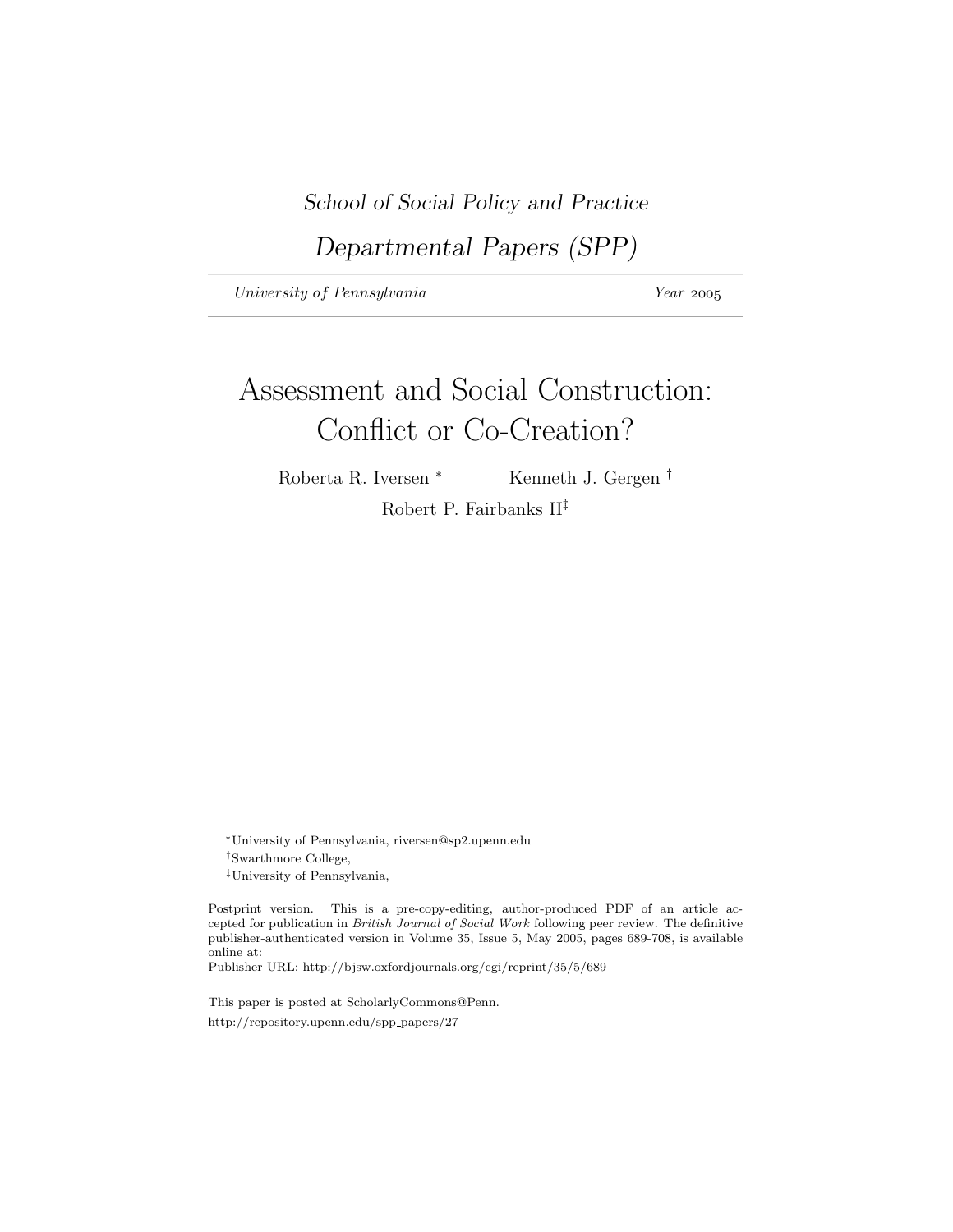bch200.fm Page 1 Friday, April 29, 2005 12:25 PM

*British Journal of Social Work (2005)* **35,** 1–20 doi:10.1093/bjsw/bch200

# **Assessment and Social Construction: Conflict or Co-Creation?**

Roberta Rehner Iversen, Kenneth J. Gergen and Robert P. Fairbanks II

*Roberta Rehner Iversen is affiliated to the University of Pennsylvania School of Social Work, Kenneth J. Gergen to the Swarthmore College and Robert P. Fairbanks II to the University of Pennsylvania School of Social Work.*

Correspondence to Dr Roberta R. Iversen, Associate Dean for Academic Affairs, Associate Professor, University of Pennsylvania, School of Social Work, 3701 Locust Walk, Philadelphia, PA 19104–6214, USA. E-mail: *riversen@ssw.upenn.edu*

# **Summary**

Assessment procedures in social work emerged within the historical context of modernist empiricism. They are lodged in assumptions of objectivity, measurement accuracy, value neutrality and scientific expertise. Within the context of postmodern constructionism, the grounds for traditional assessment are thrown into question. While such critique may seem to threaten the assessment tradition, such a conclusion is unwarranted. Rather, one may locate within the assessment tradition and constructionist writings converging lines of thought. Through the collaborative extension of two assessment exemplars—the genogram and the ecomap—we suggest new and more promising potentials for assessment practices in social work.

#### Keywords:

Scholarly storms within the social sciences take many forms: foundationalism versus postfoundationalism, empiricism versus post-empiricism, realism versus constructionism and modernism versus postmodernism. Social work practitioners are caught in the same maelstrom, particularly in relation to their assessment practices. Some practitioners remain steeped in traditional beliefs of objective assessments of the world, while others participate in postmodern dialogues on the social construction of reality. Must the schism between 'isms' in the social sciences also divide the field of social work? We think not, and in this article, we offer a means of working together toward more fruitful practices of social work assessment.

> *© The Author 2005. Published by Oxford University Press on behalf of The British Association of Social Workers. All rights reserved.*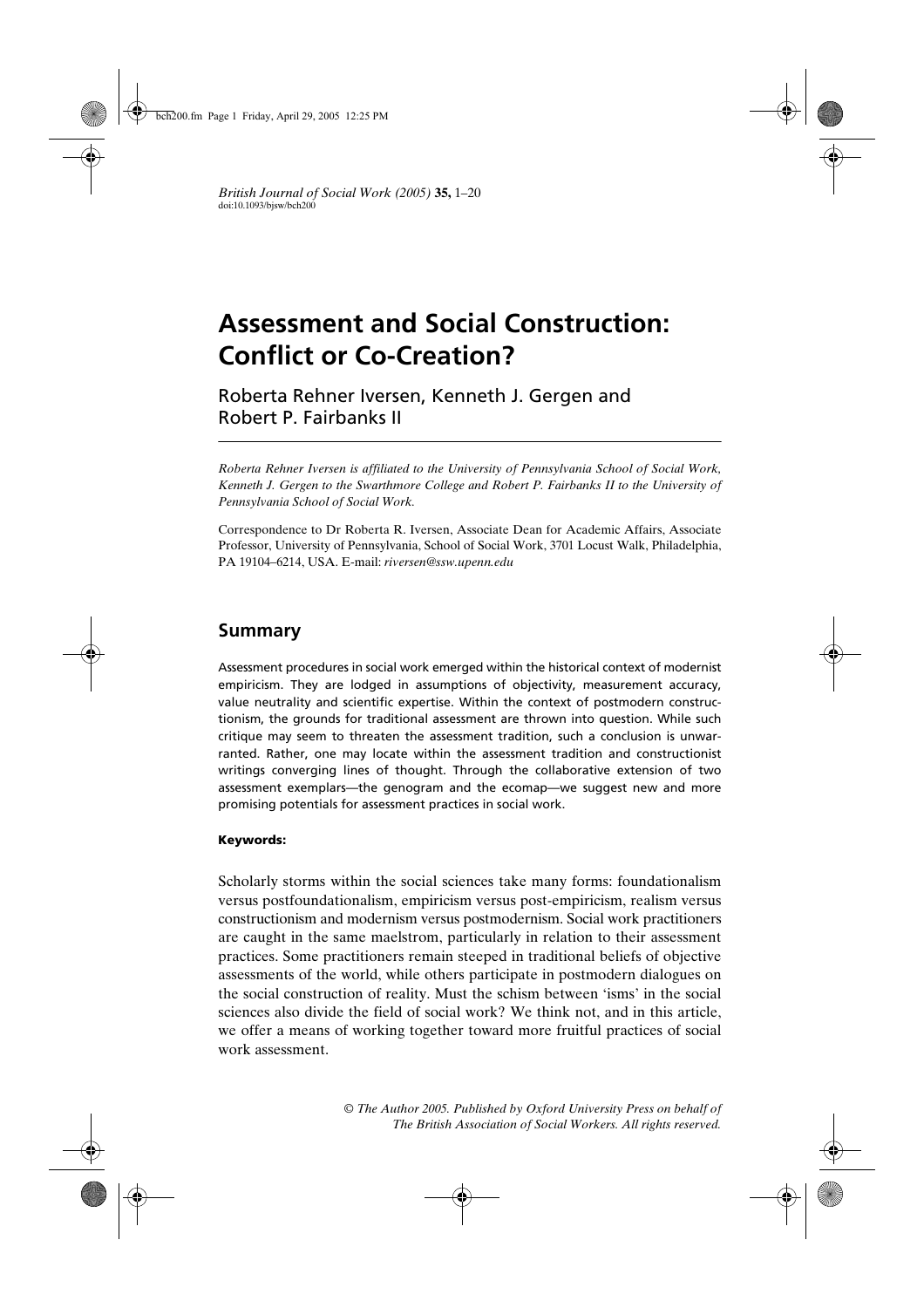We look first at the assessment tradition in social work, using two contemporary devices—the *genogram* and the *ecomap*—as exemplars of the evolution from diagnostic categorization to systemic contextualization. We then present a brief history of social constructionism<sup>1</sup> and its critique of the assessment tradition. Subsequent discussion builds upon earlier work in social work and allied professions to explore how constructionist ideas may transform assessment processes toward more generative ends. We conclude with specific examples of how collaboration between social construction and assessment can open new possibilities for the profession and those it serves.

# **The assessment tradition**

Beginning with the settlement movements in the United States and England, the social work profession was a child of cultural modernism (Addams, 1910). As Jane Addams declared, based on her study of English settlements, 'The early American Settlement. . . insisted that each new undertaking should be preceded by carefully ascertained facts' (1910, p. 101). Subsequently, social work assumptions and practices became increasingly allied with rationalist principles and practices of science (Addams, 1910; Parton and O'Byrne, 2000; Webb, 2001; Walker, 2001). From the scientific standpoint, objects of study were 'there in the world', and the task of science was to describe and explain these objects as accurately as possible, without personal, ideological or other bias. These suppositions were most clearly represented in the social work diagnostic perspective (Woods and Hollis, 1990). This perspective, informed initially by medical science, posited the clinician as an expert investigator who ferrets out essential, individualized patterns of dysfunction in order to generate a blueprint for 'corrective' treatment. Accordingly, practitioners developed hypotheses about the nature of a problem and tested these hypotheses in terms of treatment processes and outcomes.

Although the terms 'diagnosis' and 'assessment' were originally used interchangeably in social work (Woods and Hollis, 1990), more recent literature differentiates their conceptual frameworks and units of attention. 'Diagnosis' implies an existence of relatively fixed 'conditions' or 'traits' of persons (Gambrill, 1997) that lead to clinical procedures and instruments focused on identifying and treating *individual* problems and deficits. This individual unit of attention became increasingly criticized for its inattention to environmental factors that may contribute to or exacerbate people's problems, such as economic injustice

 $1$  Constructionism is often confused with constructivism, yet these terms also denote quite different orientations. For constructionists, the site of construction is the relationship (language), whereas constructivists typically locate the process of construction in the mind of the individual (Bruner, 1986). Although other orientations, such as symbolic interactionism, social phenomenology, critical theory and ethnomethodology, also share certain constructionist premises, our concern here is with premises that are relational rather than those that still reflect a mind/world dualism.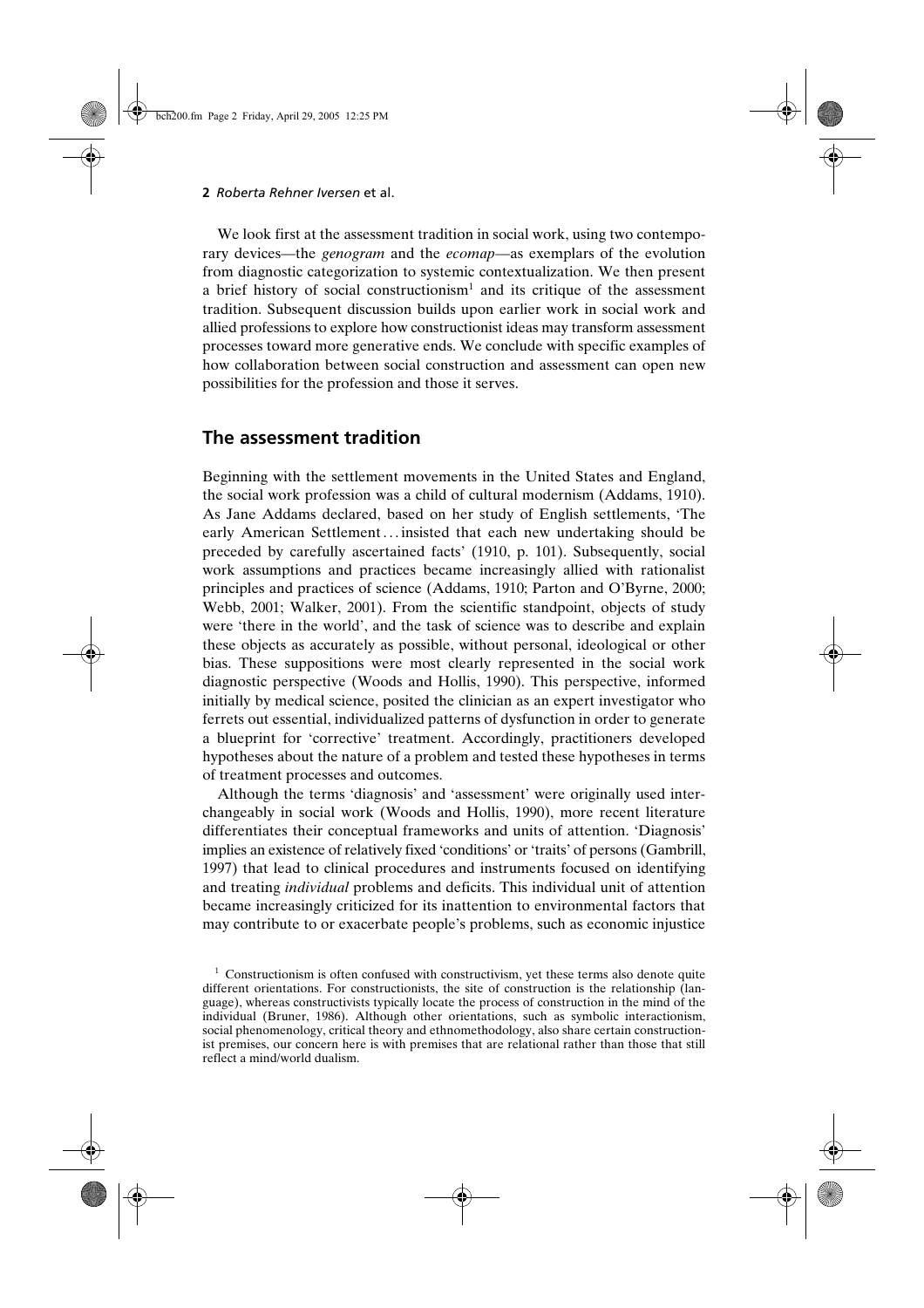and societal discrimination. In contrast, 'assessment' became increasingly associated with measurement of *systemic* features or processes, such as family relationships and social interaction. This shift was particularly embraced by social work practitioners for whom the 'person-in-environment' paradigm reflected the profession's core concerns with resources needed to deal with life's problems and with relationships as a vehicle for increasing options and choices for problem-solving and living (Hepworth *et al*., 1997; Houston, 2001; National Association of Social Workers, 1995).

Within this more systemic orientation to assessment, two devices gained particular prominence: the *genogram* (Carter and Orfandis, 1976; McGoldrick *et al*., 1999) and the *ecomap* (Hartman, 1978). We selected these particular devices as exemplars because they or similar ones are used in organizational settings in many countries (Walker, 2001), administered by a broad range of practitioners, and were designed to move beyond individual diagnostics into more relational assessment formats. Although classification systems such as the Diagnostic and Statistical Manual (DSM) and Person-In-Environment (PIE) (Karls and Wandrei, 1994) are also used widely in social work assessment, they were designed primarily or secondarily as research tools and their focal unit of attention remains the individual. They are thus less fruitful devices than the genogram and ecomap for this initial exploration of the generative relationship between assessment and constructionism.

Briefly, the genogram organizes and graphs a family's life chronology, similar to a family tree. The genogram's multi-generational format assumes that family patterns are systemic, adaptational and repetitive. Demographics, genealogical relationships, structure, communication patterns, cultural origins, nodal events and roles are examples of characteristics and components of families that the genogram traces over generations. Symbols denoting the strength and salience of the connections are also graphed. In recent years, the genogram has been computerized. The genogram has been used internationally for many populations and practice settings, as McGoldrick and colleagues (1999) identify, e.g. foster children, gay and lesbian families, immigrants, the elderly, career centers, child welfare, family medicine and family counselling. Of particular importance in this article, White and Tyson-Rawson (1995) developed a variation of the genogram, called a *gendergram*, to examine the dynamics of gender within couples and families, in conjunction with developmental life stage.

Based on ecological theory about balance among elements in human and social systems, the ecomap depicts the family constellation and its auxiliary connections in environmental space. This assessment tool was developed originally to help practitioners examine the needs of families in the child welfare system (Hartman, 1978). Whether oriented to past or present, the ecomap configures the family spatially at a particular point in time in relation to significant others and to community organizations and institutions. As with the genogram, the strength and salience of the connections are graphed, illustrating whether the connections are nurturing, conflictual or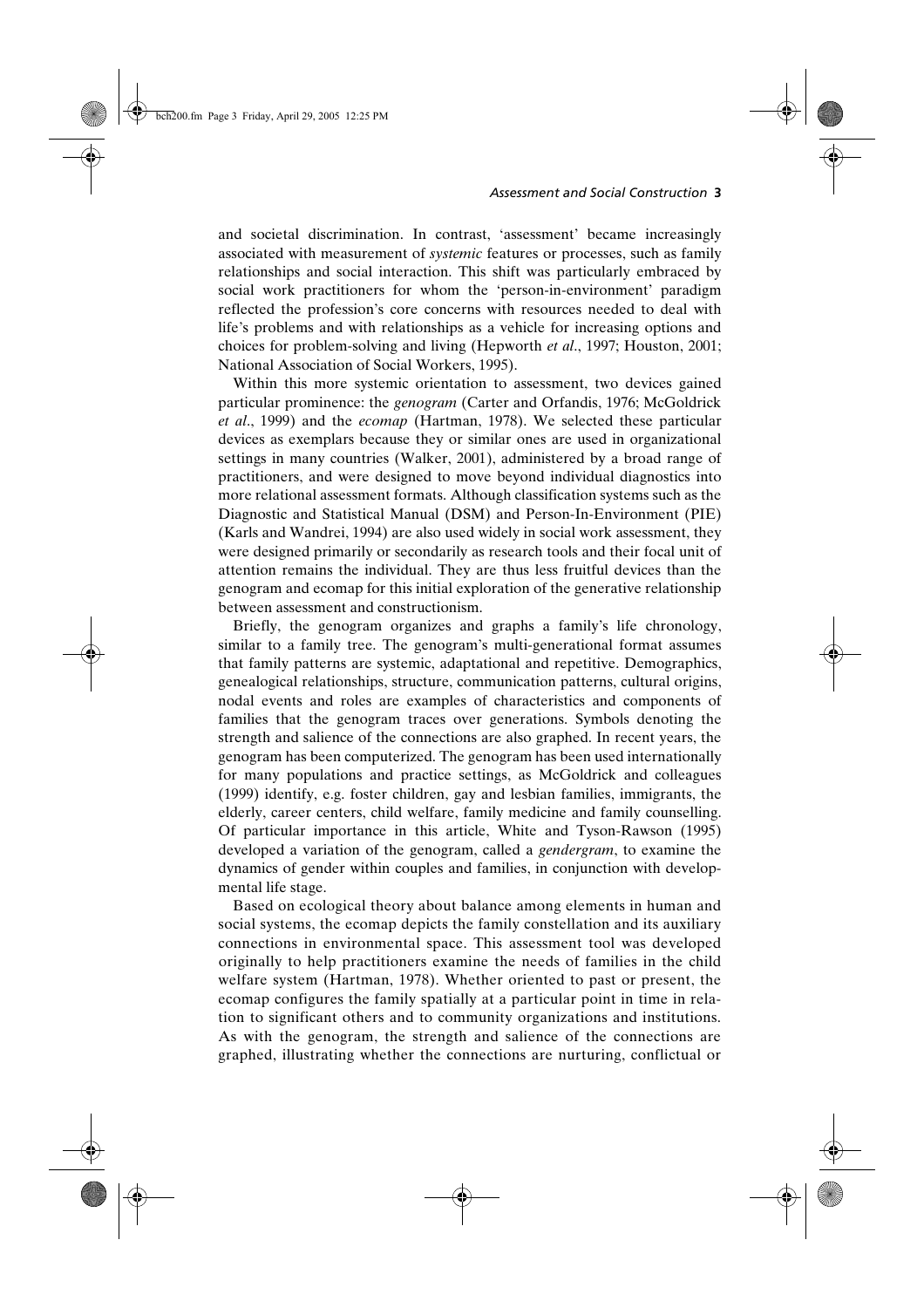

**Figure 1** Ecomap

absent. Connections between external systems and individuals within a family, as well as with families as a whole, can be graphed. Among the variants of the ecomap format, Congress (1994) developed what she called a *culturagram* to graph the cultural history of immigrant families, their origins and reasons for emigration, and spatially denote the family's relationships with cultural, legal and service institutions and personal networks in the host environment.

Although much welcomed and widely used, systemic assessment devices such as the genogram and ecomap have been critiqued within the profession. Practitioners pointed to ways in which such devices can be sexist, paternalistic, patronizing and insensitive to issues of cultural diversity and societal differences in power (Nichols and Schwartz, 1998; McGoldrick, 1998; Green, 1998). In response, more recent orientations to assessment included analysis of power relations, and racial and ethnic inequalities (Akamatsu, 1998), and a broadened systemic perspective that is inclusive of multiple family forms (McGoldrick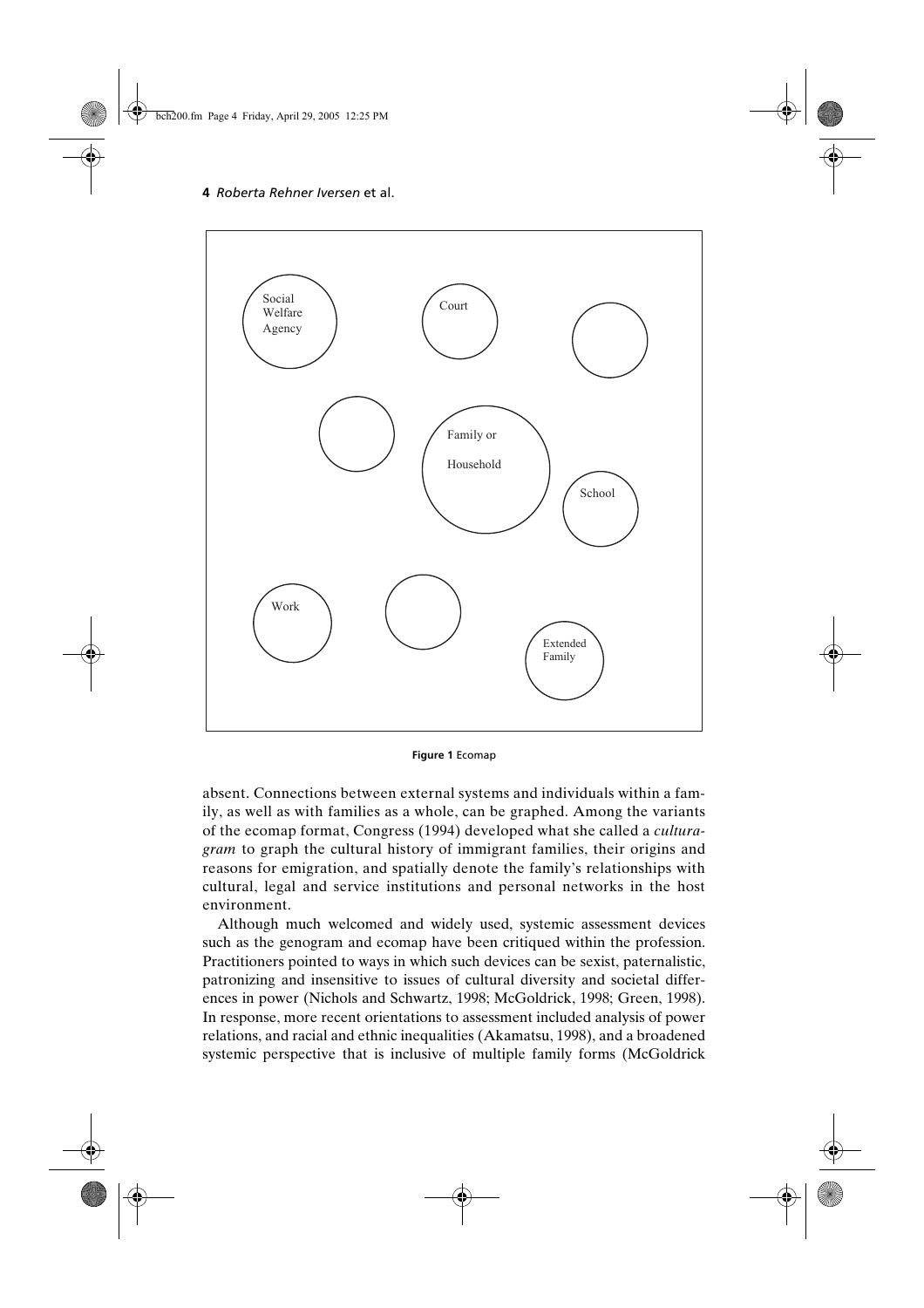

**Figure 2** Genogram

*et al*., 1999). Concurrent with these critiques, an emergent wave of constructionist thinking raised significant questions regarding epistemology, more generally, and the idea of assessment, more specifically.

# **Social construction and the deconstruction of assessment**

Social constructionist views of knowledge have a long history, but were ushered into recent prominence with the publication of Kuhn's *The Structure of Scientific Revolutions* (1962). <sup>2</sup> As Kuhn proposed, knowledge within any discipline depends on a shared commitment to a paradigm. Roughly speaking, a paradigm consists of an array of assumptions about what exists, how it functions, how it may be assessed and how scientific work ought to proceed. The importance of Kuhn's proposal to our exploration here is twofold. First, a commitment to a paradigm must *precede* the generation of knowledge. The commitment to an *a priori* set of assumptions and practices makes knowledge possible. In effect,

<sup>&</sup>lt;sup>2</sup> Although Kuhn is a pivotal figure in social constructionist thought, other thinkers such as Foucault (1974) and Berger and Luckman (1967) are also quite significant in this regard. We use Kuhn's work here because its impact on constructionist thought was substantial, despite his more modest intentions.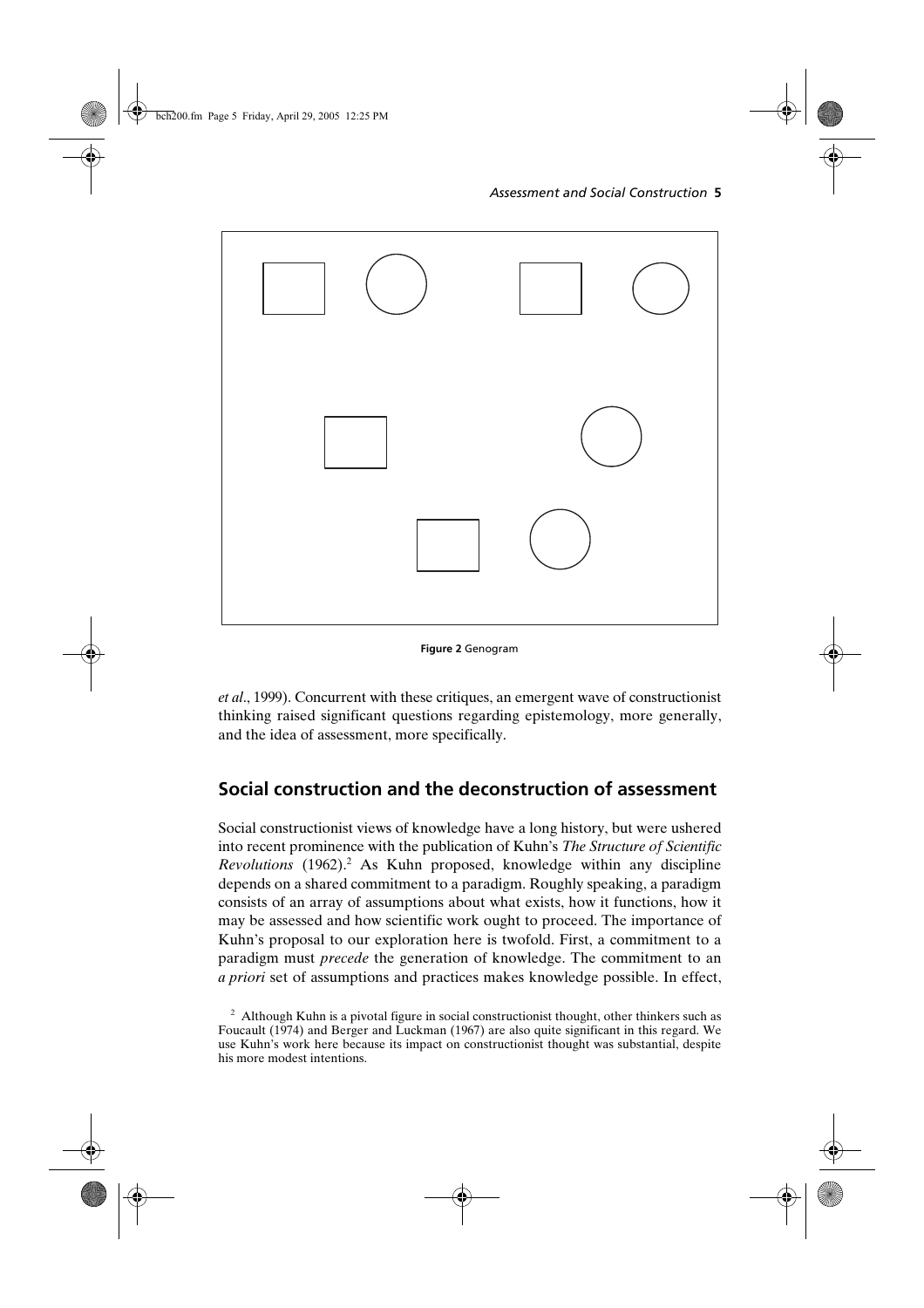different paradigms will create different scientific realities, and there is no transcendent position from which to adjudicate among paradigms. Secondly, Kuhn's arguments trace the production of knowledge to communities—people in relationships—as opposed to 'individual minds'. Individual knowledge, according to this account, is not an individual achievement, but originates in community participation.

These views were further extended and enriched by major movements in literary theory and critical scholarship. Literary theorists, such as Barthes (1967) and Derrida (1976), pointed to the ways in which rules of language provide the grounds for what can be intelligibly put forward as knowledge. Our capacities to reason with others, or make sense of our world, are circumscribed by a linguistic forestructure. In Kuhnian terms, constitutive of any paradigm is a range of linguistic conventions or communally negotiated rules for how the world (or self) can be described or explained. Kuhn's work undermines the authority of any particular community, scientific or otherwise, to proclaim Truth, as Truth is a local achievement within a community and there is no means of justifying the local as 'true in all worlds'. Such premises were further addressed by scholars and practitioners concerned with social justice, oppression and the marginalization of minority groups in society. Foucault (1977), in particular, asserted that knowledge claims function as tools of power. As disciplines of knowledge disseminate their truths and become embraced by the populace, so is the populace 'disciplined'. As the reality and values of the truth-making group subtly erode the existing traditions, voices are silenced and we creep toward conditions of domination. In this sense, assessment of psychopathology or functioning, often aided and abetted by devices such as the genogram or ecomap, creates cultural conditions for deeming certain people as normal and others as diseased or dysfunctional. Re-theorizing assessment in this light introduces new consciousness about the practice by dislodging long-held assumptions about its benevolence.

These critical movements joined others to create a broad and active dialogue on social construction (Gergen, 1994, 1999; Potter, 1996; Billig, 1996). In the field of social work, Witkin (1990, p. 38) described constructionism as a metatheory that attempts to 'elucidate the sociohistorical context and ongoing social dynamic of descriptions, explanations, and accountings of reality'. As he saw it, constructionism devotes particular attention to the ways in which knowledge is historically situated and embedded in cultural values and practices. As a way of explaining past and present knowledge, emphasis is placed on the linguistic traditions that support, sustain and determine what can be known within cultural parameters (Parton, 2000, 2003) and, concomitantly, professional practices such as assessment (Levine, 1997). Further, social work scholars have been quick to see the moral (Weick and Saleebey, 1998) and ethical (Dean and Rhodes, 1998) implications of constructionist dialogues; of particular concern are the ways in which society's dominant knowledge establishments sustain particular ideologies (Chambon *et al*., 1999). Rather than taking theory and the dominant forms of understanding as foregone conclusions, these scholars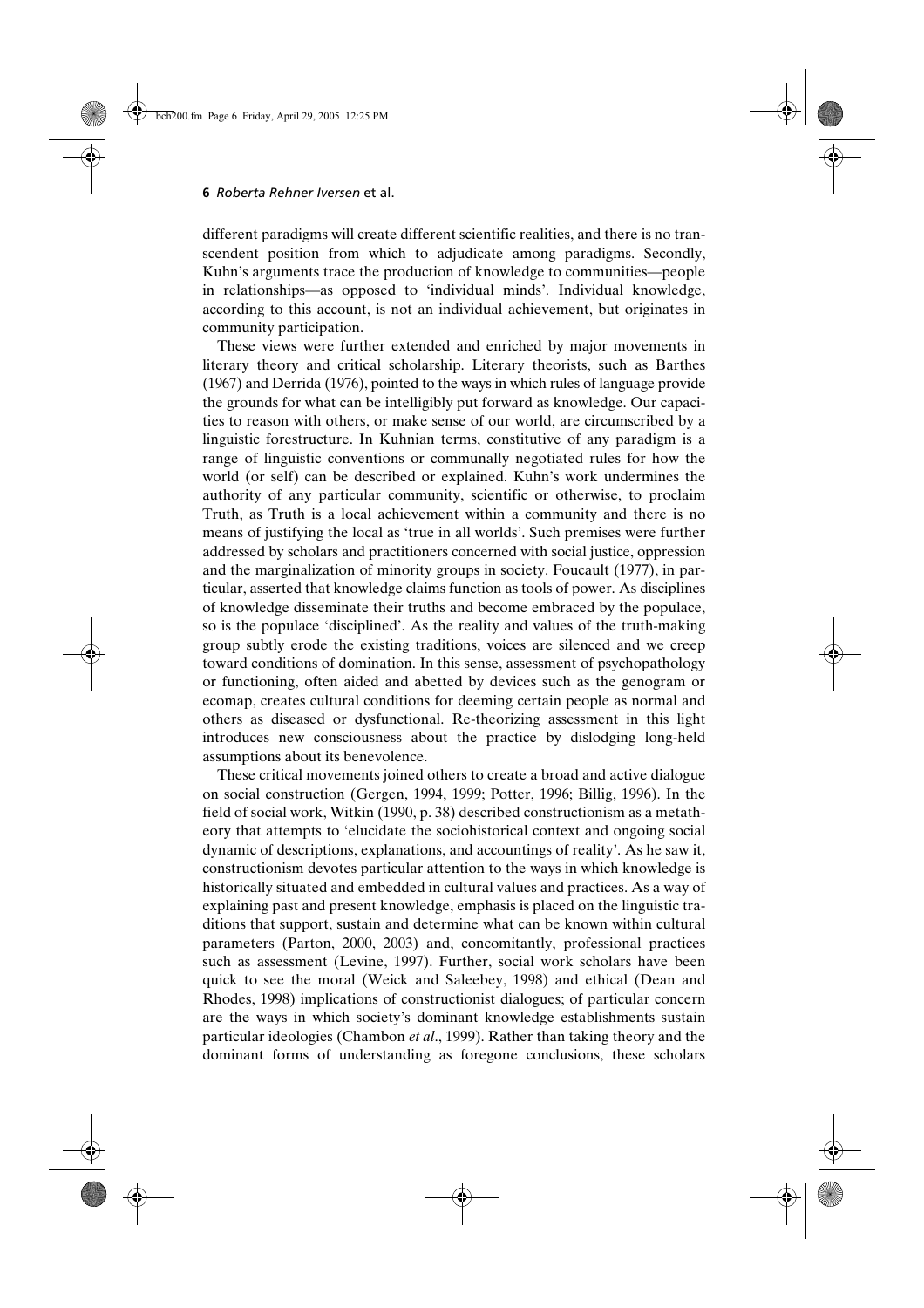emphasized that what we take to be knowledge is bound by cultural assumptions, historical precedents and socio-cultural rules (Patterson, 1997). Arguing that 'the language forms available to us will constrain and influence the ways we make sense of the world' (Witkin, 1990, p. 40), such scholars emphasized the constructionist capacity to transform our thinking by exposing the mythical and potentially oppressive character of ordinary ways of describing and explaining phenomena.

From a constructionist standpoint, then, the process of all individual and systemic assessment practices is thrown into question (Guba and Lincoln, 1989; Sampson, 1993). Devices such as the genogram and ecomap are based on a historically and culturally situated paradigm, shared primarily by those within the discipline, and with no justification beyond that provided by the discipline itself. Assessment devices are believed to transform and reduce a complex and ever-fluctuating world into a narrow, simplified structure. This structure is described in a vocabulary that reflects the professional's specialized way of understanding and valuing (Holland, 2000), which is seldom the client's world (Milner and O'Byrne, 2002). The values carried by the instruments are not necessarily congenial with the client's and may actually be counter to the client's interests (Witkin, 2001). As typically used, the genogram and ecomap create a world of causal mechanisms in which the client's activity is characterized as an 'effect' of various forces and factors, both environmental and psychological. Agency is suppressed and other people are defined instrumentally as having good or bad effects. Relationships thus end up being evaluated in simplistic terms that often cut off further discussion and exploration.

Closely related, a constructionist critique alerts us to the ways in which assessment tools carry an overarching and inherent emphasis on client 'problems', thus prioritizing a deficit-based discourse as opposed to a language of 'potentials'. The problem-centred discourse also tends to favor professional expertise as the basis for resolution as opposed to the experiential knowledge of the client. In effect, the typical administration of assessment tools positions the therapist as the technical 'expert' who can diagram and diagnose the person and his or her life situation. The modernist practitioner uncovers essentialized patterns and determines whether they contribute to or hinder functioning. The information gathered by the tools thus provides a framework for the 'corrective' therapeutic work. Critics warn, however, that the interpersonal and institutional embeddedness of knowledge construction is thus suppressed. Within the current context of critical ferment, it is scarcely surprising that some scholars have suggested eliminating the entire language of 'assessment' from the clinical vocabulary (Laird, 1995; White and Epston, 1990), viewing it as a social construction that privileges the professional and disempowers the client.

We suggest that social work practitioners and scholars should strongly resist being drawn into an alienating clash between traditional realists and social constructionists, particularly as the competing positions pertain to the core role of assessment in social work practice. Parenthetically, similar discussions are currently taking place among social work researchers (Bolland and Atherton,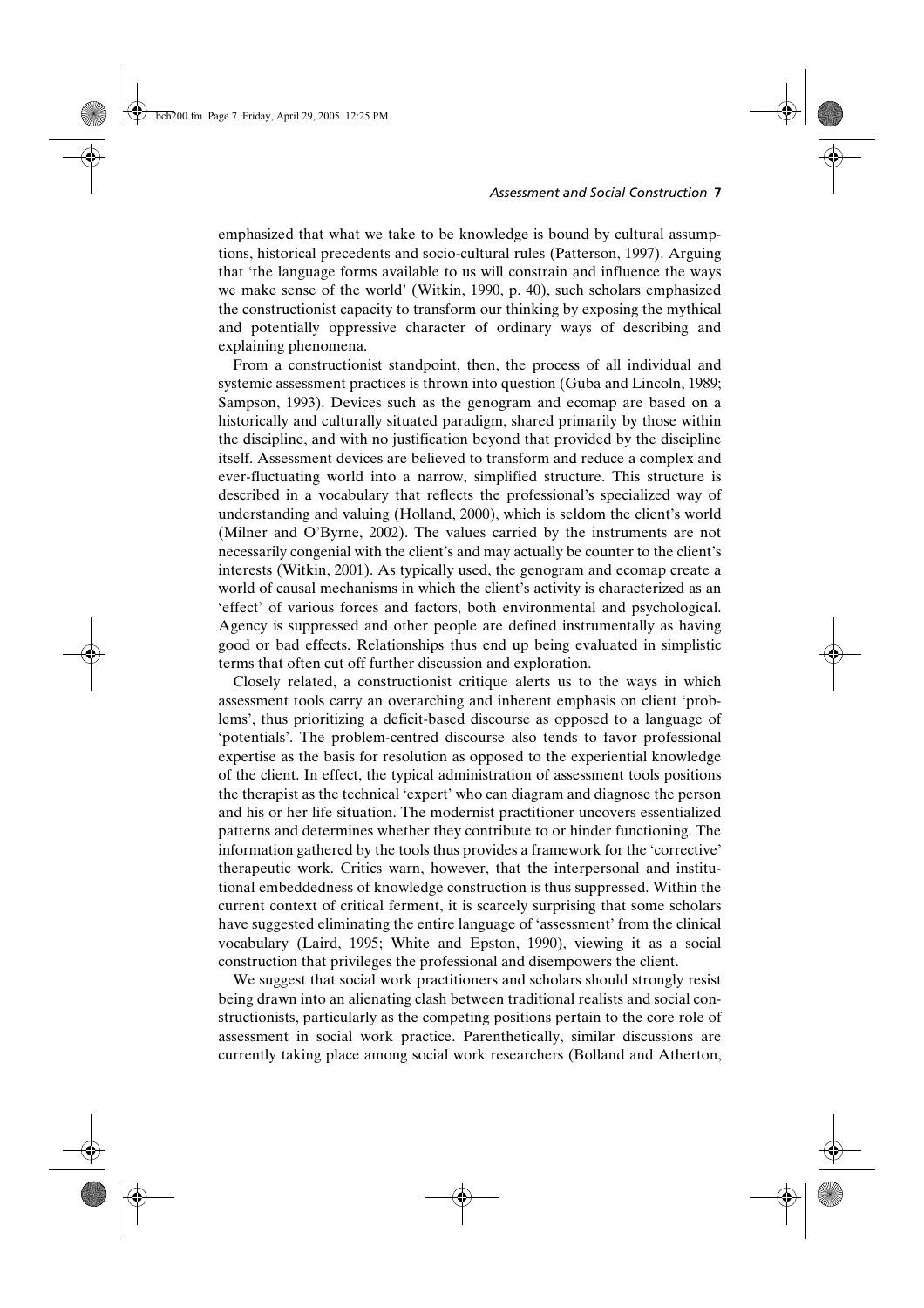2002). Although we confront paradigms in which the basic premises differ and conflicts appear irresolvable, rather than losing ourselves in conflict, we propose transformative dialogue (Gergen *et al*., 2001), i.e. dialogue from which all parties may emerge with more finely nuanced, viable and productive opportunities. Of special significance in such dialogue is the location of positive potentials in the otherwise opposing sides, and the exploration of the ways in which these potentials may be merged.

# **Toward transformative dialogue**

We suggest that what are presumed to be 'evaluative devices' within the field could actually be seen as 'constructing devices'. That they do construct the world is not, in itself, a shortcoming. To be engaged in the coordinated activities of making sense will virtually require such activity. When assessment tools are repositioned as constructing devices, we are freed from the myth of objective measurement. As a result, we may ask more pragmatic questions about the utility of assessment, such as: Who benefits from assessment? Who is silenced or denigrated? What doors to meaning are opened and which are closed? Furthermore, we can advance creative ways in which the devices can be drawn out from their modernist underpinnings and re-appropriated toward more generative ends. Two lines of argument prepare us for a collaborative exploration of possibilities.

### Critique without foundations

What is often suppressed, forgotten or misunderstood is the foundationless character of constructionist critique itself. Critique within the modernist tradition served as an agent of correction in the search for true knowledge of world and self. As such, it was wedded to a belief in foundations of objective knowledge. In this sense, if criticism proved to be valid, its object was obliterated. For example, if research findings were found to be flawed, they were discredited and removed from the field. However, given the constructionist premise that all worlds, including those of the scientific researcher, are constructed within communities, there is no means of ultimate correction. It is impossible to compare the knowledge claims of competing communities save through standards that are themselves a by-product of some community of understanding. What is too often forgotten in constructionist critique, however, is that constructionism itself issues from just such a community.

With respect to social work assessment, constructionist critique cannot function as an ultimate corrective. Constructionism is delimited by the same claims as the assessment tradition: the views are intelligible, justified and legitimate within a particular tradition. To take a definitive or conclusive stance toward a traditional mode of practice, whether it be intervention, assessment or even the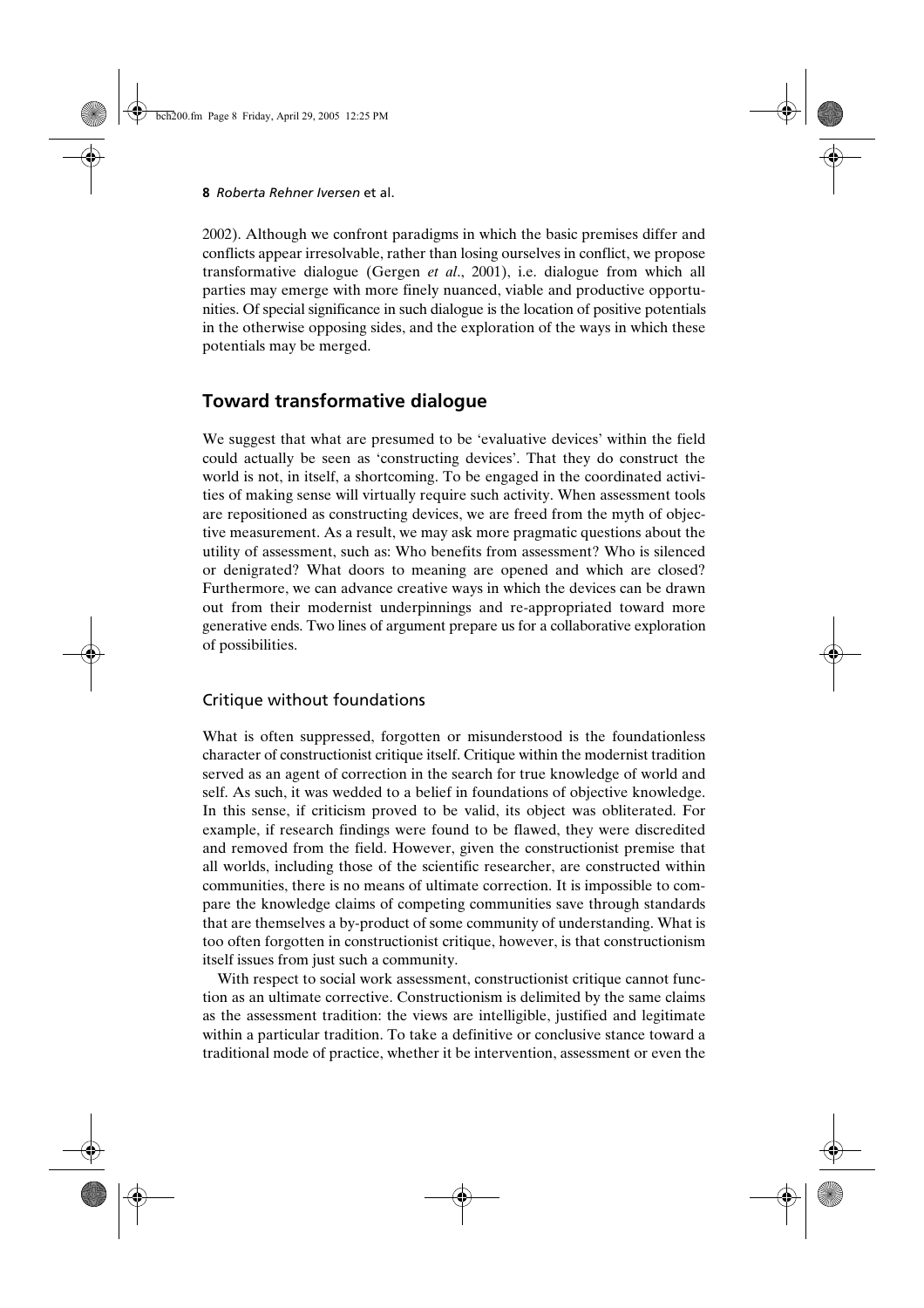bch200.fm Page 9 Friday, April 29, 2005 12:25 PM

#### *Assessment and Social Construction* **9**

deployment of diagnostic codes, is antithetical to constructionism's appreciation for multiplicity as well as its refusal to essentialize discourse. In addition, using a constructionist critique to dismantle assessment leaves us blind to constructionism's generative possibilities. Moreover, while many of the organizing principles for constructionist thought have been formulated as suggestions for practice (Parton and O'Byrne, 2000; Witkin, 1999; Laird, 1995; White and Epston, 1990), there is no definitive 'social constructionist method'.

This is not to conclude that because constructionist critique lacks 'ultimate authority', it can be dismissed or sloughed off as 'merely opinion'. Rather, such critique calls upon us to recognize that we live in conflicting communities of the real and the good, and if we are to go on together, reflexive dialogue is essential. In effect, constructionist critique of assessment practices is significant primarily because it brings the heterogeneous cultural and global context in which we live to the fore of these practices. In this way, critique serves as incitement to mutually transforming dialogue.

## The mining of shared assumptions

A second line of argument preparing us for the collaborative potential of constructionism and assessment revolves around examining assumptive similarities. We suggest that the contextual versus individualist assumptions underlying the genogram and ecomap, as well as their variants, the gendergram and culturagram, would generate broad agreement among constructionists in three domains. First, the traditional individualism favoured by much assessment and psychotherapy is deeply problematic. Secondly, understanding and intervention should take into account the broad network of persons, institutions and materials in which the person is embedded. Thirdly, communication processes are of vital importance to processes of positive change. While the assessment specialist might typically speak of these assumptions in terms of their truth, and the constructionist might see them as constructed, the favoured accounts would nevertheless bear a high degree of similarity. These congenialities in orientation invite a creative combining of forces.

# **Assessment as construction**

If there are important grounds for collaborative inquiry between the assessment tradition and social constructionism, what specific outcomes can we envision? In our view, significant enrichment is possible, and the way has already been prepared in part by voices within the social work assessment tradition itself. We first consider two major ways in which assessment practices can be reoriented and then turn to the specific outcomes of such reorientation.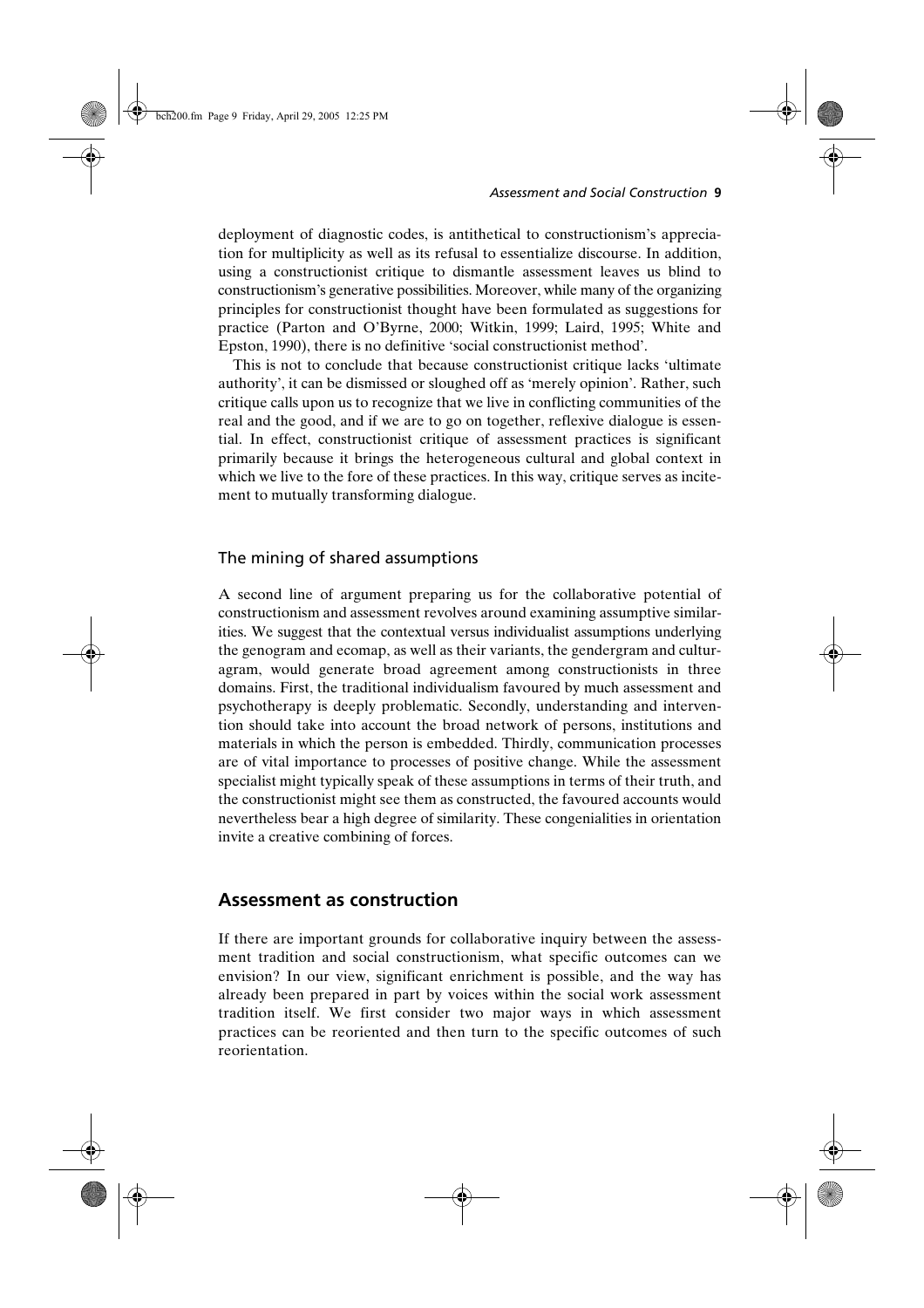# Toward pragmatic potentials

Constructionist critique has done much to challenge the realities created by assessment devices. For example, the previously unassailable realities that comprised much of Bowen's theory and strongly influenced the genogram design, such as 'symptoms', 'pathology' and 'rationality', have all been subject to extensive critique. As Witkin noted, once stable concepts such as 'systems' and 'dysfunction' have been 'unpacked and reassembled as historical and cultural expressions', they give way to a sensibility whereby we understand 'language as constitutive of reality' (Witkin, 2000, p. 390). Abstract notions such as the 'dysfunctional family' become akin to what Marcus (1998) called a 'fiction of the whole'. As Laird pointed out, 'Some family theorists suggest that the idea of family itself is a widely varying social construction with shifting forms and boundaries and that it may not always be the most salient system in defining problems or in selecting the unit of attention for practice' (Laird, 1995, p. 153). Yet, within Laird's critique, we also locate grounds for the route toward reconstruction. Simply because concepts such as system, family, gender, dysfunction and the like are cultural constructions, we need not abandon them. If we jettisoned all constructions from our deliberation on persons, deliberation would be terminated. As Laird intimated, then, different realities may become salient under different conditions. More broadly, we have available multiple discourses for deliberating on our lives—discourses that may vary in their utility across time and circumstance.

This more pragmatic view of language—as contrasted with the realism or essentialism favoured by modernist readings—is not alien to the assessment tradition. Introducing the ecomap in 1978, Hartman noted that 'as one begins to think systems, one tends to move to the use of metaphor and to the use of visual models' (p. 466). While the systems metaphor may have been restrictive in terms of the essentialism it carried into the therapeutic milieu, Hartman elucidated ways in which the language forms available to us create, sustain and bind what can be known—a phenomenon perhaps best summarized by her later aphorism, 'words create worlds' (Hartman, 1991). In fact, Hartman's original conception of the ecomap provided a springboard for contemporary constructionist thought by moving assessment into *both* verbal and visual realms, thus providing a compelling rationale for use of the tools under a postmodern theoretical lens.

### From assessment to collaborative assistance

Constructionist texts also invite us to see the assessment device not as an instrument for *finding*, but for *making*; i.e. not as a means of determining what is the case, but of creating visions of our world. Such a proposal does not eradicate the role of the professional; rather, it invites us to reconfigure this role in potentially promising ways. In particular, constructionist theory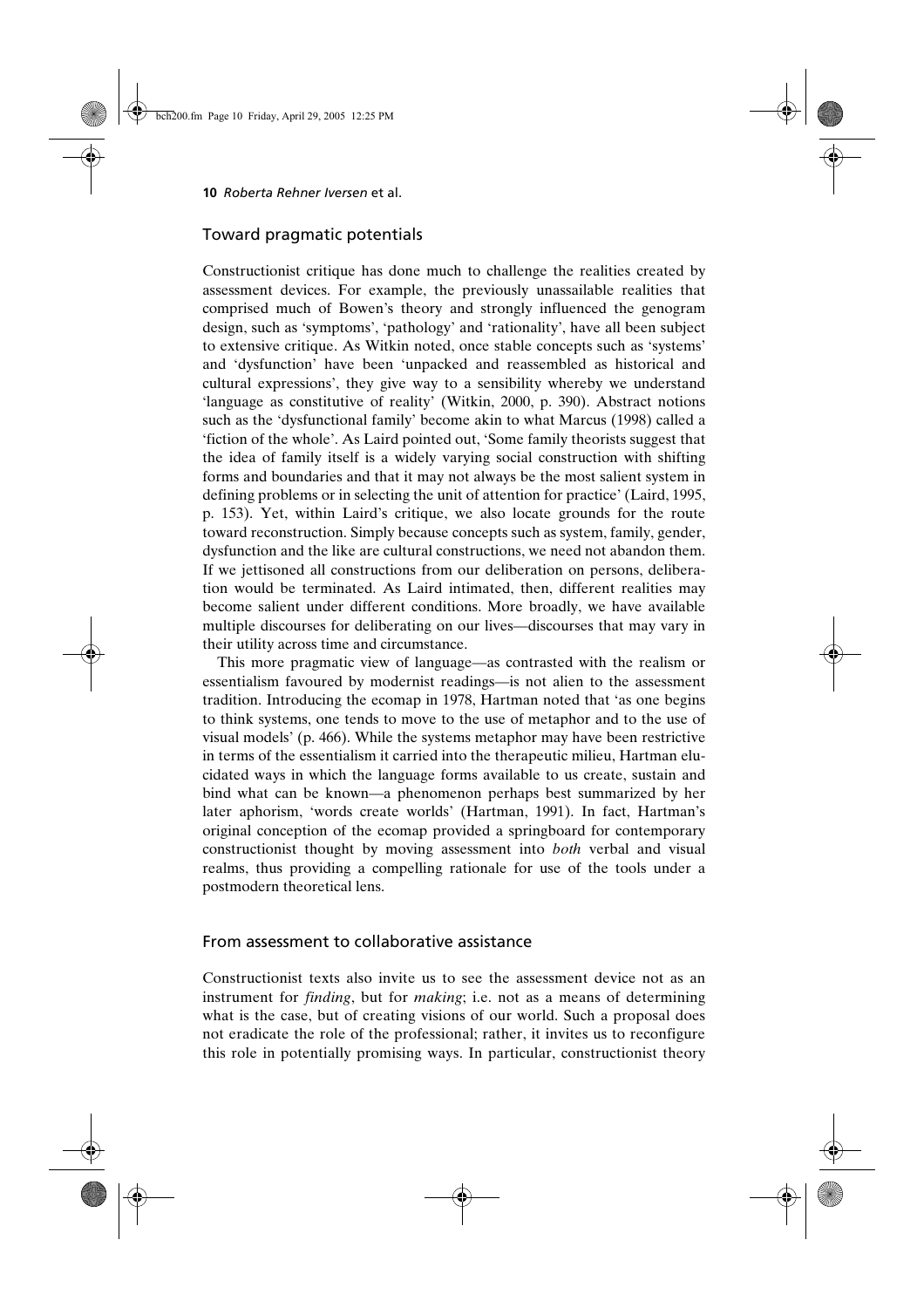bch200.fm Page 11 Friday, April 29, 2005 12:25 PM

#### *Assessment and Social Construction* **11**

invites the practitioner to question, displace and/or eschew the traditional position of authoritative voice in favour of a dialogic and collaborative orientation. Such an orientation suggests the primacy of engaging in dialogues with those persons typically called clients, with a particular emphasis on the active negotiation of possible realities (Miehls and Moffatt, 2000). The client is thus not assessed in an essentialist fashion, but is assisted collaboratively and dynamically.

This transformation in the role of the practitioner is now flourishing in allied practice domains, as seen in the models set out by Anderson and Goulishian's (1992) 'collaborative language systems', White and Epston's (1990) and McLeod's (1997) 'narrative therapy' and Lynn Hoffman's (1992) 'reflexive family therapy'. Likewise, in Parton and O'Byrne's (2000) 'constructive social work', practitioners abandon the stance of knowing (e.g. 'Now I know what your problem is') and privilege the creation of collaborative dialogues (e.g. 'Shall we explore what meaning this problem has for you?'). In other words, practitioners engage with clients in an 'interpersonal construction process' (Fruggeri, 1992) that may generate new options and possibilities for thoughts, meanings, feelings and actions.

In our view, the two assessment, or 'assisting', tools discussed here—the genogram and the ecomap—are highly congruent with the goals of a dialogic practice stance. Because constructionism would shift the emphasis from information gathering to creating possibilities, the dynamic use of the genogram and ecomap throughout the practitioner–client contact period would counter essentialist tendencies and would model how families can continue dialogic processes in their future deliberations. Collaborating with clients to construct ways in which their lives can engage with the larger social and material context is also promising. Although traditionally used to graph the past or the present, the genogram and the ecomap readily lend themselves to graphing the *future*. Such collaborative practice, then, would not lead to conclusions about what is the case, but to new dialogic beginnings about how the case was constructed initially and how it could be written anew.

# **Transformative potentials of assessment dialogue**

The question that must finally and most importantly be addressed is 'To what end?' Under a constructionist lens, we suggest that assessment tools become capable of transcending their own origins. We have outlined a way of understanding assessment as a collaborative deliberation on possibilities for one's life, one's relationships and the future. But, most importantly, what fruits may be yielded by such interchange? Three transformative outcomes involving collaborative inquiry deserve particular attention: challenging existing realities; realizing new realities; and the potential of continuous dialogue.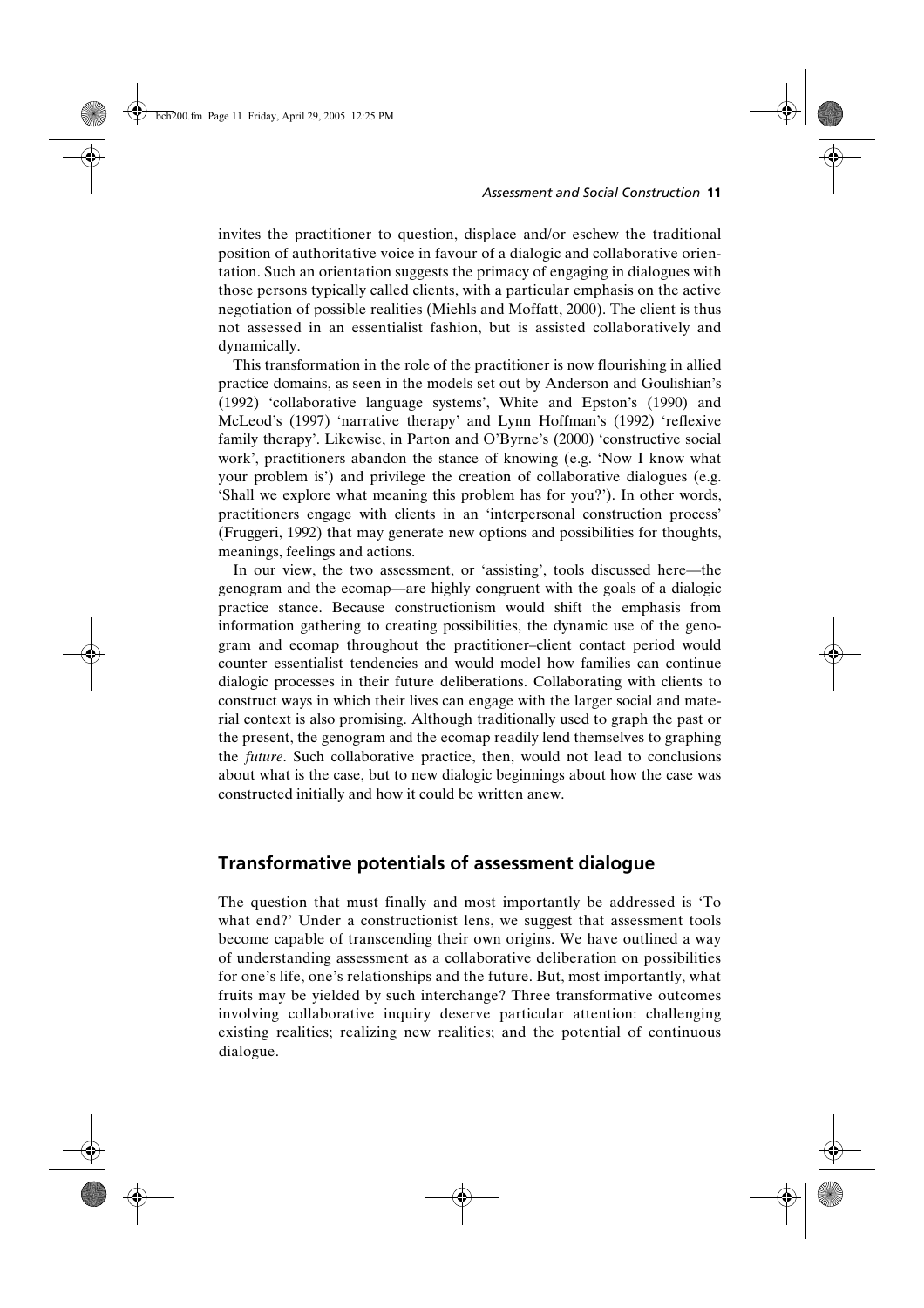## Challenging existing realities

Constructionist theory foregrounds the ways in which people co-create the realities in which they live (Parton, 2003): the sense of individual persons, families, institutions, various goods and evils and the like. While this process is essential to viable relationships, the outcome is often a freezing of reason, desire and imagination. One finds oneself living in a world of obdurate facts and unassailable truths, such as 'I am old', 'poor', 'unloved' and 'without skills', and the impression is that they cannot easily be changed, if at all. For constructionists, these particular discourses of the real, rational and good are socially situated; if the relational/discursive configuration can be altered, so can the pattern of discourse. In this context, conversations of collaborative assistance can be extremely important in challenging existing patterns of freeing clients from the potentially strangulating effects of the taken-for-granted, and softening the boundary between the given and the possible (O'Hanlon, 1993; De Shazer, 1994). Two forms of challenge are especially significant: first, exploring whether an accepted reality may be meaningfully understood in another way (e.g. 'Is it possible that your child's Attention Deficit Hyperactivity Disorder can be seen as a situation that emerges from her relationships within the culture at her school?') and, secondly, exploring the ways in which various persons, histories or relationships may limit, constrain or create one's realities (e.g. 'Who is to say that being old is a problem?' and 'Are there others who might paint a better picture of old age?'). The first form of conversation brings dominating discourses into question. It differs from its predecessor— 'reframing'—by its grounding in discursive 'possibility' rather than practitioner 'knowledge'. The second focuses on the participants who may shape or challenge these discourses.

We suggest that the genogram and the ecomap, as well as the variants focused on gender and culture, lend themselves well to the process of challenging otherwise delimiting or oppressive realities. In a general sense, collaborative inquiry into new ways of understanding one's world often disrupts the more traditional realities of the self-contained individual. Relationships replace single individuals as the centre of attention. Moreover, within a constructionist frame, such tools also invite innovative uses; standardization gives way to conversational creativity. In the case of the genogram, the deconstructive potentials have long been apparent. As Hartman averred, 'Each individual is also part of a family saga, in an infinitely complicated human system which has developed over many generations and has transmitted powerful commands, role assignments, events, and patterns of living and relating down through the years' (Hartman, 1978, p. 473). What better place for a constructionist to begin challenging existing realities than at the sites of saga, stories and powerful commands?

The genogram is frequently used to map and track histories of mental disorder. However, deploying the instrument as a means of unsettling dominant realities, we might ask less about experiences or facts and more about constructions of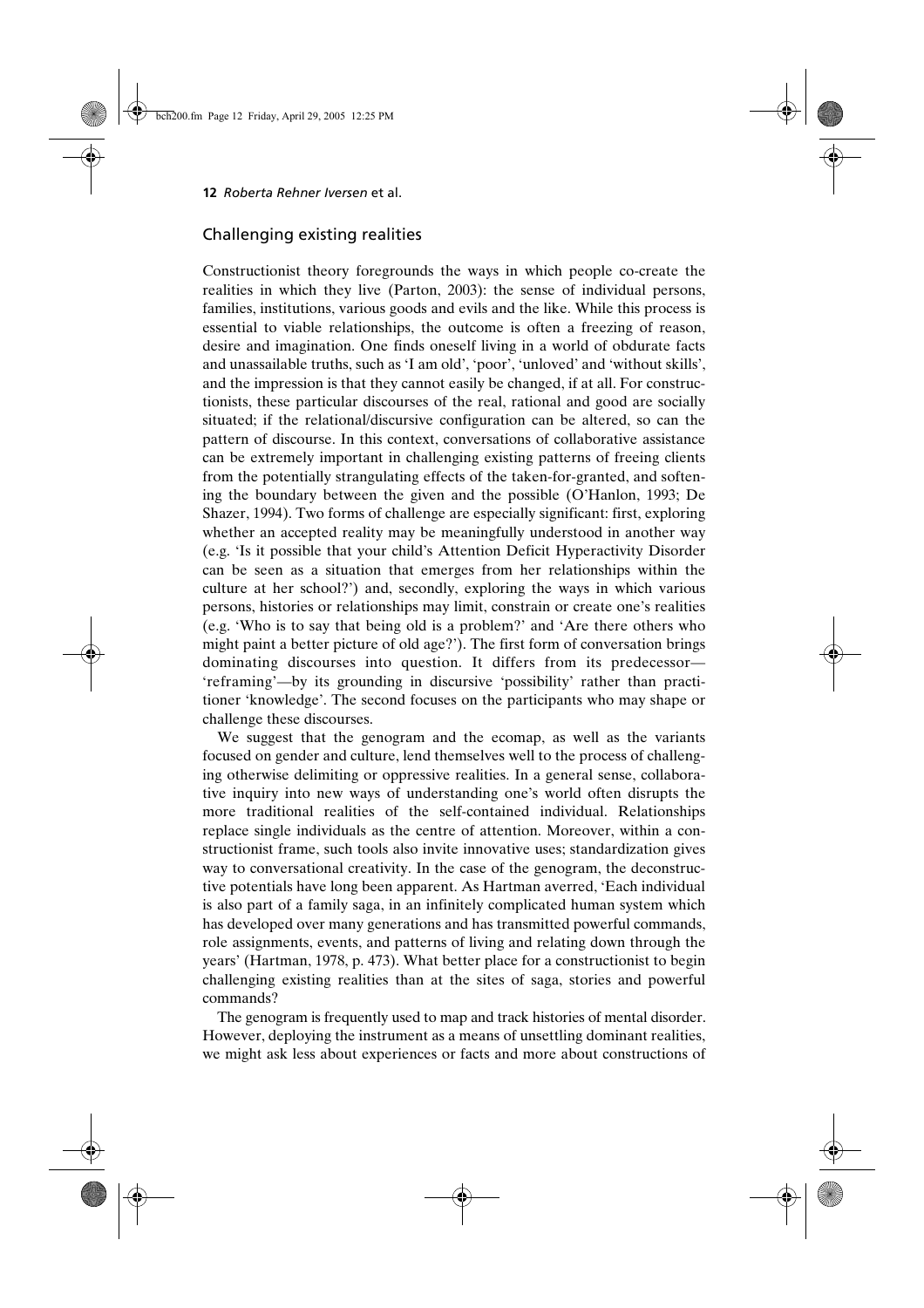those experiences and facts. For example, in discussing relatives labelled as 'depressive', we might shift the emphasis from 'the problem' to dialogue about the label itself. We might ask: 'Are there other possible descriptions or explanations?' 'What people have an investment in labeling the action as depression, as opposed to other, non-disease designations?' 'Who in your family might disagree with the diagnosis, or have another story to tell?'

In the case of the ecomap, visual illustration of how individuals and families perceive existing relationships with social institutions, often described in static terms, can be re-visualized as a dynamic construction of preferred future connections, especially when map construction is 'shoulder-to-shoulder', as Hartman (1978) originally proposed. One can even imagine being 'shoulderto-shoulder' at a computer, making maps that are multidimensional and mobile. The process of identifying 'the nature of the connections' yields stories about the quality of family–society intersections (Parton, 2000) that can be converted into new stories about relationships with institutions or into new visions of environmental connections. For example, a *content* discourse about stressful relationships with a public assistance or child welfare organization could be re-storied as a *process* discourse, in which the client decides not to exert energies in these directions (Lax, 1992). More specifically, in response to the relentless demands in statutory arenas for regulatory decisions, client and worker can co-construct the ecomap to chart action possibilities and futureoriented institutional connections. Conversing reflexively in this way, individuals and families become empowered creators of relationships with their environments instead of passive recipients of institutions perceived to be omnipotent. Likewise, practitioners in statutory agencies, where 'risk assessment' has essentially replaced 'needs assessment' (Milner and O'Byrne, 2002), and where 'generative assessment' is non-existent, may be better able to balance the regulatory aspects of their work with more empowering possibilities. Parton and O'Byrne's (2000) risk assessment and decision-making tool, the *Signs of Safety Scale*, is an effort in this direction.

The genogram's gender-focused variant, the gendergram, already carries a logic of resistance. It is especially suited to deconstructing essentialized categories of gender en route to generating new options and sense-making capacities. As White and Tyson-Rawson noted, 'Once clarified, gender influences move from being invisible forces in systemic interaction to structures that can be influenced by individual and family decision making' (White and Tyson-Rawson, 1995, p. 253). Constructionist dialogue using a gendergram can facilitate gender-relevant narratives about responses, behaviours and related feelings at an earlier life period that can be rewritten or re-storied from a contemporary or future perspective—un-structuring, as it were. Gendered narratives can also be examined collaboratively in conversations about interactions between gender and social systems, institutions and policies. Meanings and interpretations can be negotiated and charted on gendergrams representing future life points, to be revised, expanded or discarded as further interpretations emerge.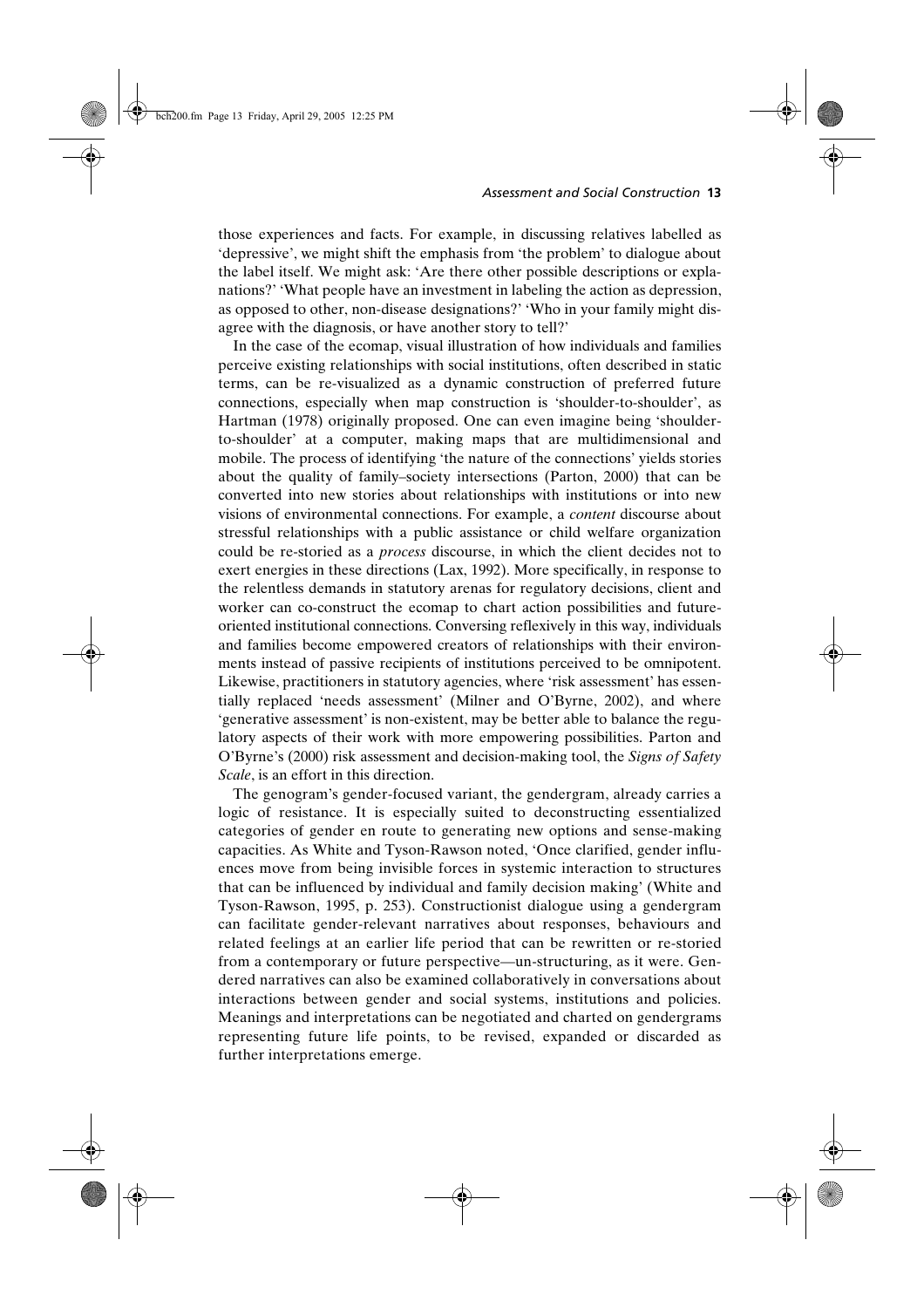Similarly, the ecomap's culture-focused variant, the culturagram, might be deployed to challenge disempowering group narratives by tracing their sources in the dominant order and by highlighting areas of resistance, resilience and strength in the narratives. Constructionist use of both the ecomap and the culturagram allows for mutual storying about the quality of family–society connections and encourages a collaborative orientation toward politics. Practitioner and family members may examine how cultural dialogue might be influenced by social narratives, such as misogyny, racism, class bias and heterosexism. Of particular import to immigrant families, constructionist use of the ecomap and culturagram can open discussion about the meanings the family attributes to the expectable and the exceptional, whether clients' stories reflect cultural elements from both original and adopted countries, whether the stories have currency in the dominant culture or are silenced, and how new cultural story elements can emerge. For example, is there a language in the adopted culture for a family's health beliefs, role functioning, values, holidays and special events? If not, these tools could be used dialogically to imagine new spaces for their inclusion.

## Realizing new realities

In bringing new realities into being, dialogue may be focused on new resources, images, metaphors or narratives, each serving as a lattice for alternative courses of action. One overarching reality that combines the interests of both social constructionism and these assessment devices is that of relationship itself. For constructionists, all realities, rationalities and senses of the good derive from relationship. In effect, processes of relationship are prior to the concept of individual mind. The process of rendering visible new relations outside the person is, in fact, among the stated goals of the assessment exemplars. Citing Hartman again, 'The ecomap . . . pictures the important nurturant or conflict laden connections between the family and the world. It demonstrates the flow of resources, or the lack and deprivations. This mapping procedure highlights the nature of the interfaces and points to conflicts to be mediated, bridges to be built, and resources to be sought and mobilized' (Hartman, 1978, p. 467). In light of Hartman's description, the tools can be used to challenge, reflect upon and regenerate or co-create the reality and significance of relationship, among persons as well as between persons and social institutions.

Yet, the realities of relationship are not the only possibilities to be opened by collaborative assistance. Many would agree, for example, that conversations around the gender-focused genogram might enable women to find a new voice. As Weick (2000) pointed out, women clients are often limited by the dominant, androcentric realities in which they are immersed. Collaborative assistance may thus enable women to find what Weick calls a 'first voice'. The first voice is used when women are free from the constraints and formalities that patriarchy imposes. The first voice contains 'the richness of emotion, the intimacy of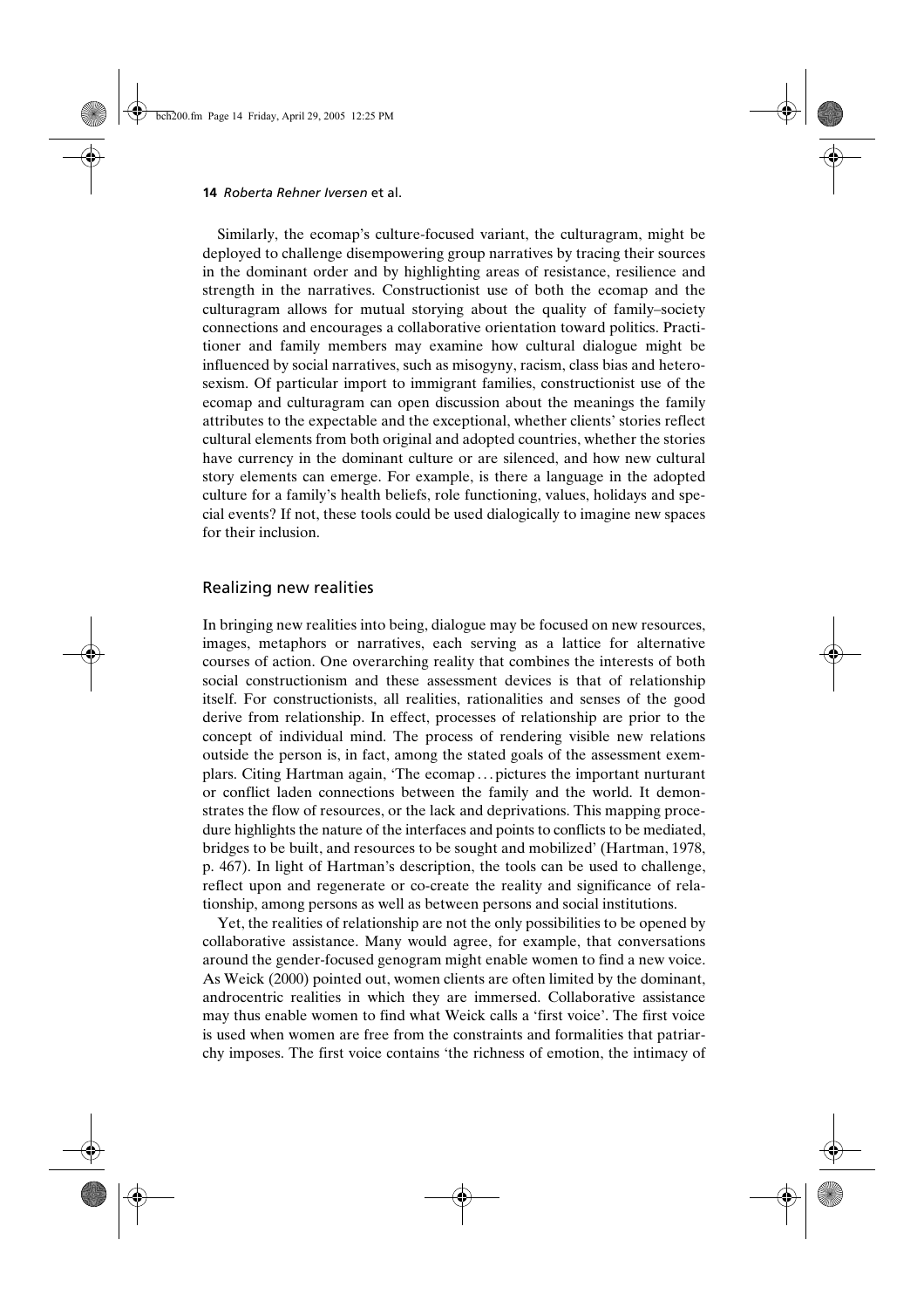shared feelings, and the ease of unedited thoughts that form the first boundaries of an individual's view of the world. For women, this language remains their first language, with a syntax and rhythm that remains their most natural form of expression' (Weick, 2000, p. 398). By charting the forces that inhibit this first voice, as well as the relationships that may support its growth, the gendergram can play a generative role in what Laird (1989) called 'restorying women's self constructions'.

From a constructionist perspective, the genogram's emphasis on intergenerational transmission can be viewed as the re-telling of family stories, some of which may reflect dominant understandings of society and/or problemsaturated understandings of one's history. With the emphasis placed on opening new possibilities, exceptions to the dominant stories or successes rather than problems can be used to establish counterplots. Similarly, family members can map the elements they wish to continue building while elucidating those areas of a narrative that may no longer empower the family. Gathering associations about family members of a similar name, gender or geographic location can bring forth reminiscences or stories that have become part of the family mythology. Salient or repeated narratives about family members through the generations may also help current members connect with family stories, new or old, that can highlight strengths or generate new relations for reinforcing bonds and enhancing their sense of 'we'. Kuehl (1995) also outlined a number of ways in which the genogram can be used to enhance potentials. He suggested using presuppositional questions (open-ended questions, designed to enhance awareness of strengths and the inevitability of change), scaling questions (which help clients break problems into smaller, more manageable parts), future generation questions (describing what the client would like to see different) and collapsing generational time (asking how the client is already dealing with this problem differently from past generations).

More generally, it is important that the new reality be 'actionable'. As the client explores the details of the alternative reality, citing examples, telling relevant stories, detailing the particulars and elaborating on the implications, he or she is also testing out a new vocabulary of relating—whether with practitioner, family member, court official or policymaker. Innovations are invited as well, e.g. can a new design or format of one of the assessment graphs be created? In effect, such conversations enable the practitioner to use assessment tools in ways that transcend the traditional diagrammatic function of 'portraying one's life world' en route to generating new stories that can be performed through dialogue and beyond.

## The potential of continuous dialogue

A third outcome of assessment as collaborative inquiry can best be understood in terms of certain limits inherent in the search for new voices, metaphors or narratives just discussed. As new constructions are grasped, and their implications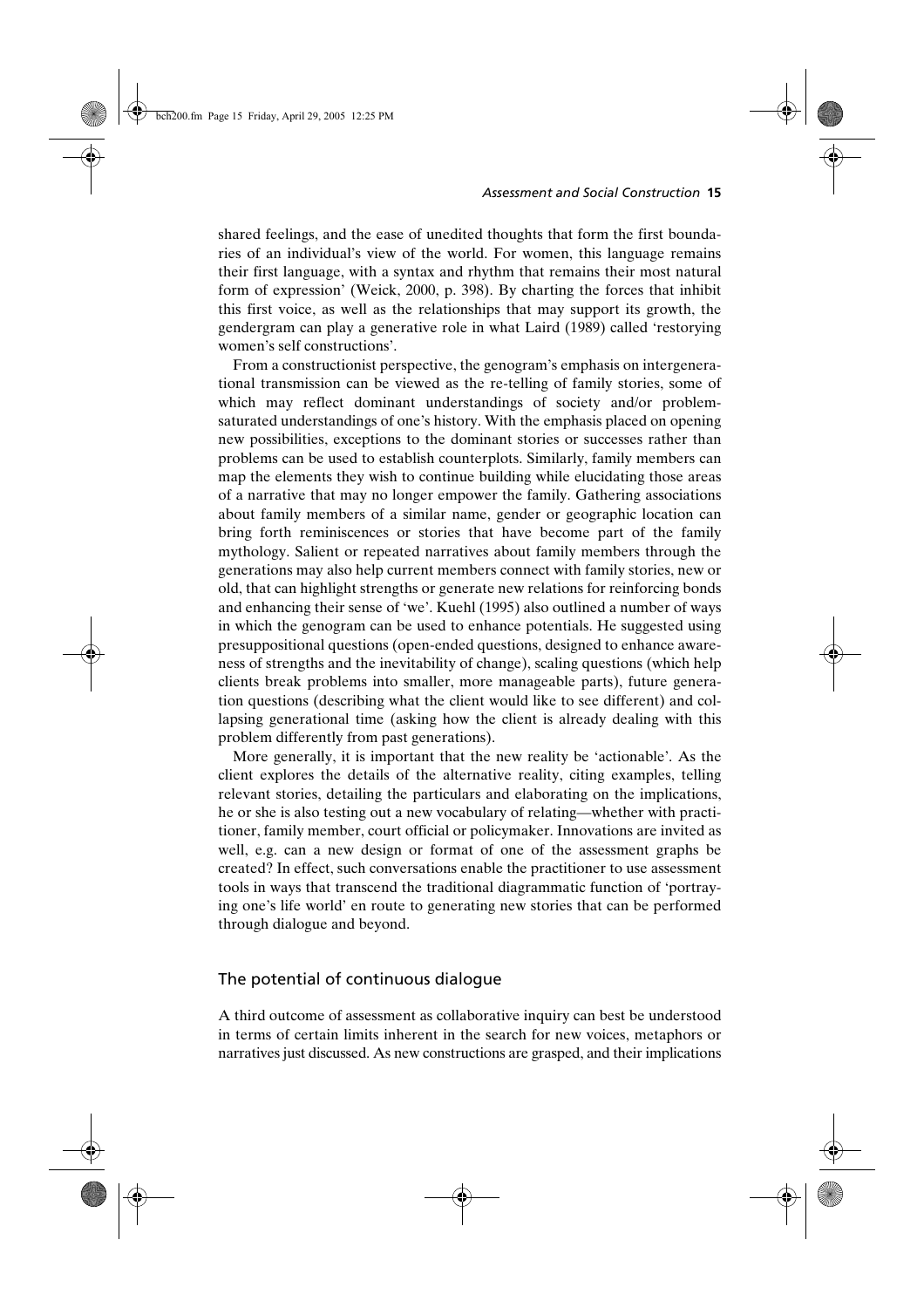played out in practice, they now become candidates for 'the real'. Although effective in the short term, as life conditions change and relationships unfold, their utility may erode. The new understanding may begin to function as a constraint, limiting deliberation and action. There is utility, then, in 'going beyond the narrative', or the fixing of any one or essential construction of the real and the good (Gergen and Kaye, 1993). The kind of collaborative dialogue we have been advocating can serve as a model for continuous transformation, facilitating not just a renegotiation of experience, but an understanding of the premises underlying meaning making itself. In this sense, assessment dialogues should focus less on 'the new answer' than on being perpetual 'works in progress'. The graphs should be revisited throughout consultation, not completed and filed at the initial session. Although assessment practices were originally intended to be used in this way, they seldom are (Milner and O'Byrne, 2002). In contrast, the dialogic encounter may evoke a continuous appreciation of the not-yet-seen, the yet-to-be-storied—in short, the possible. Herein lies a major transformative potential of assessment in a constructionist key—a potential that can be realized through the discriminating and innovative use of the two assessment exemplars we have discussed here, their variants and even, perhaps, the formats of the DSM and Person-In-Environment (PIE) (Karls and Wandrei, 1994) systems. Saleebey's (1992, 2001) work points in this direction through application of a 'strengths perspective' to the DSM system and his emphasis on the client telling his or her own story.

# **Continuing the conversation**

We suggest that constructionism offers an exciting and comprehensive metaanalytical lens for revisioning the practice of assessment. Rather than branding assessment as an inherently reactionary/modernist process, a constructionist alliance enables assessment to become a collaborative inquiry into transformative possibilities. Because of their shared concern with the relational surrounds, we propose that the genogram and ecomap are particularly well suited for a constructionist revisioning. In both cases, the assessment tools help to create a reality of relationship and invite thinking in multiple and shifting fields of relationship. By employing these tools dialogically, the client and practitioner can challenge the delimiting realities of the present and open up new possibilities for understanding and action. Moreover, the dialogical inquiry itself serves as a model for a continuous relational unfolding. Such possibilities may be particularly fruitful in statutory settings wherein the collaborative use of the genogram and ecomap can mediate power differentials and hierarchies, transforming conflictual stand-offs into co-constructed interpretations, decisions and future action. At the same time, constructionist use of the genogram and ecomap, as well as scales such as those suggested by Parton and O'Byrne (2000), can satisfy the needs of courts and other statutory agencies for tangible information for decision-making. Conducting conversations about gains rather than losses, and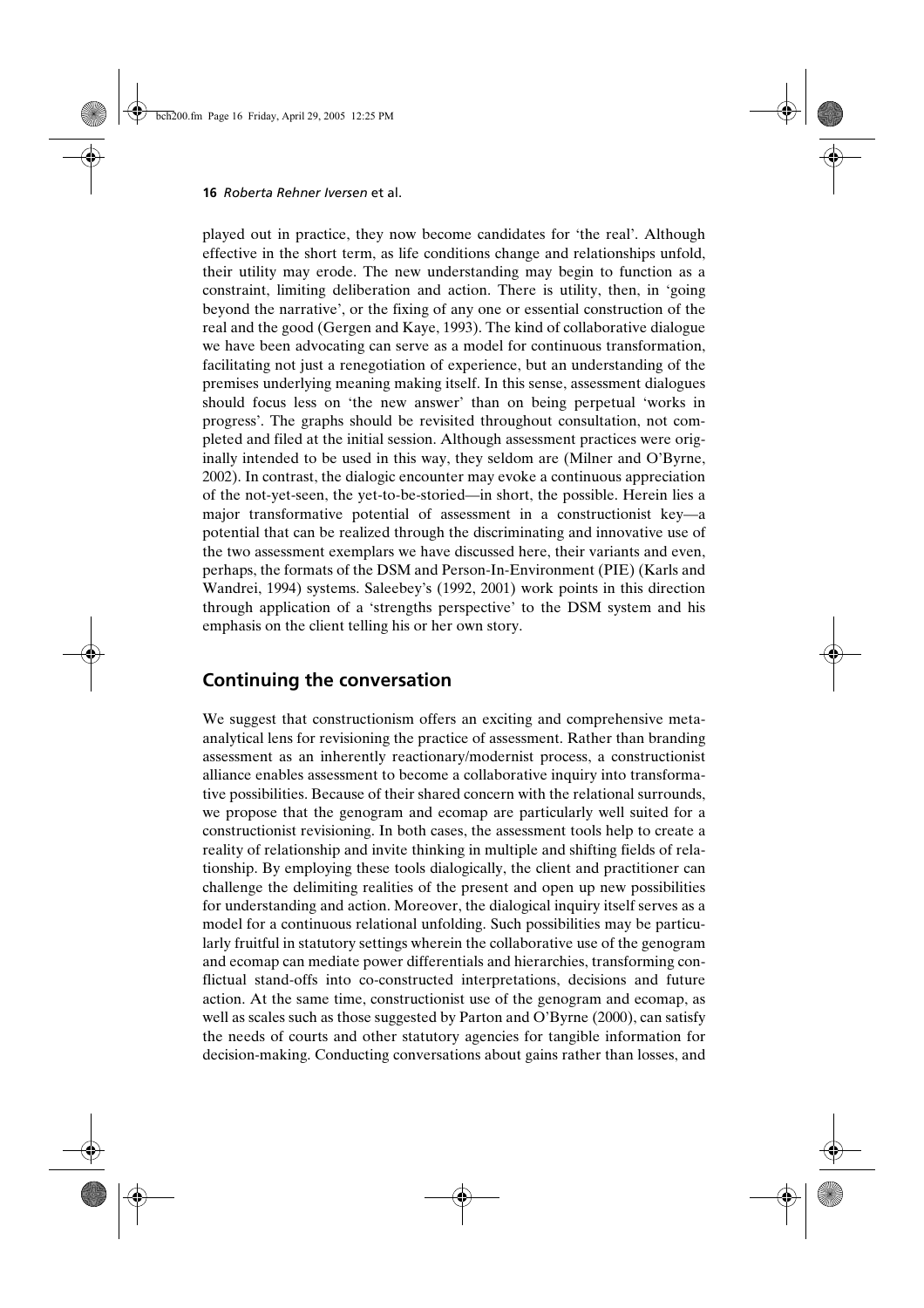safety rather than dangers, as Parton and O'Byrne (2000) and other constructionist and solution-focused theorists (De Shazer, 1994) have suggested, could satisfy the Department of Health's new emphasis on needs, partnerships and social networks in child and family services in the United Kingdom (Houston, 2001) and provide new directions for the beleaguered child welfare field in the United States. In all domains, then, solutions and future actions can be made operational and measurable for officials so inclined. Even so, the assessment processes would remain continuous, collaborative, generative and clientempowering, thus fostering the goals of restorative justice (Burford and Adams, 2004) in all social work practice venues. The construction of assessment processes that are fully collaborative, relational and directed toward 'the possible' provides a means of vitalizing practice principles and extends social work's historic investment in human agency and equity.

*Accepted: April 2004*

# **References**

- Akamatsu, N. N. (1998) 'The talking oppression blues: Including the experience of power/powerlessness in the teaching of "cultural sensitivity"', in McGoldrick, M. (ed.), *Re-visioning Family Therapy: Race, Culture, and Gender in Clinical Practice*, New York, Guilford.
- Anderson, H. and Goulishian, H. (1992) 'The client is the expert: A not-knowing approach to therapy', in McNamee, S. and Gergen, K. J. (eds), *Therapy as Social Construction*, Newbury Park, CA, Sage.
- Barthes, R. (1967) *Elements of Semiology*, Paris, Jonathan Cape.
- Berger, P. and Luckman, T. (1967) *The Social Construction of Reality: A Treatise in the Sociology of Knowledge*, New York, Doubleday.
- Billig, M. (1996) *Arguing and Thinking*, Cambridge, Cambridge University Press.
- Bolland, K. and Atherton, C. (2002) 'Heuristics versus logical positivism: Solving the wrong problem', *Families in Society*, **83**, pp. 7–13.
- Bruner, J. S. (1986) *Actual Minds, Possible Worlds*, Cambridge, MA, Harvard University Press.
- Burford, G. and Adams, P. (2004). Restorative justice, responsive regulation, and social work. *Journal of Sociology and Social Welfare*, **31**, pp. 7–26.
- Carter, E. A. and Orfandis, M. M. (1976) 'Family therapy with one person and the family therapist's own family', in Guerin, P. J., Jr (ed.), *Family Therapy*, New York, Gardner.
- Chambon, A., Irving, A. and Epstein, L. (1999) *Reading Foucault for Social Work*, New York, Columbia University Press.
- Congress, E. P. (1994) 'The use of culturagrams to assess and empower culturally diverse families', *Families in Society*, **75**, pp. 531–40.
- De Shazer, S. (1994) *Words Were Originally Magic*, New York, Norton.
- Dean, R. G. and Rhodes, M. L. (1998) 'Social constructionism and ethics: What makes a 'better' story?', *Families in Society*, **79**, pp. 254–62.

Derrida, J. (1976) *Of Grammatology*, Baltimore, MD, Johns Hopkins University Press.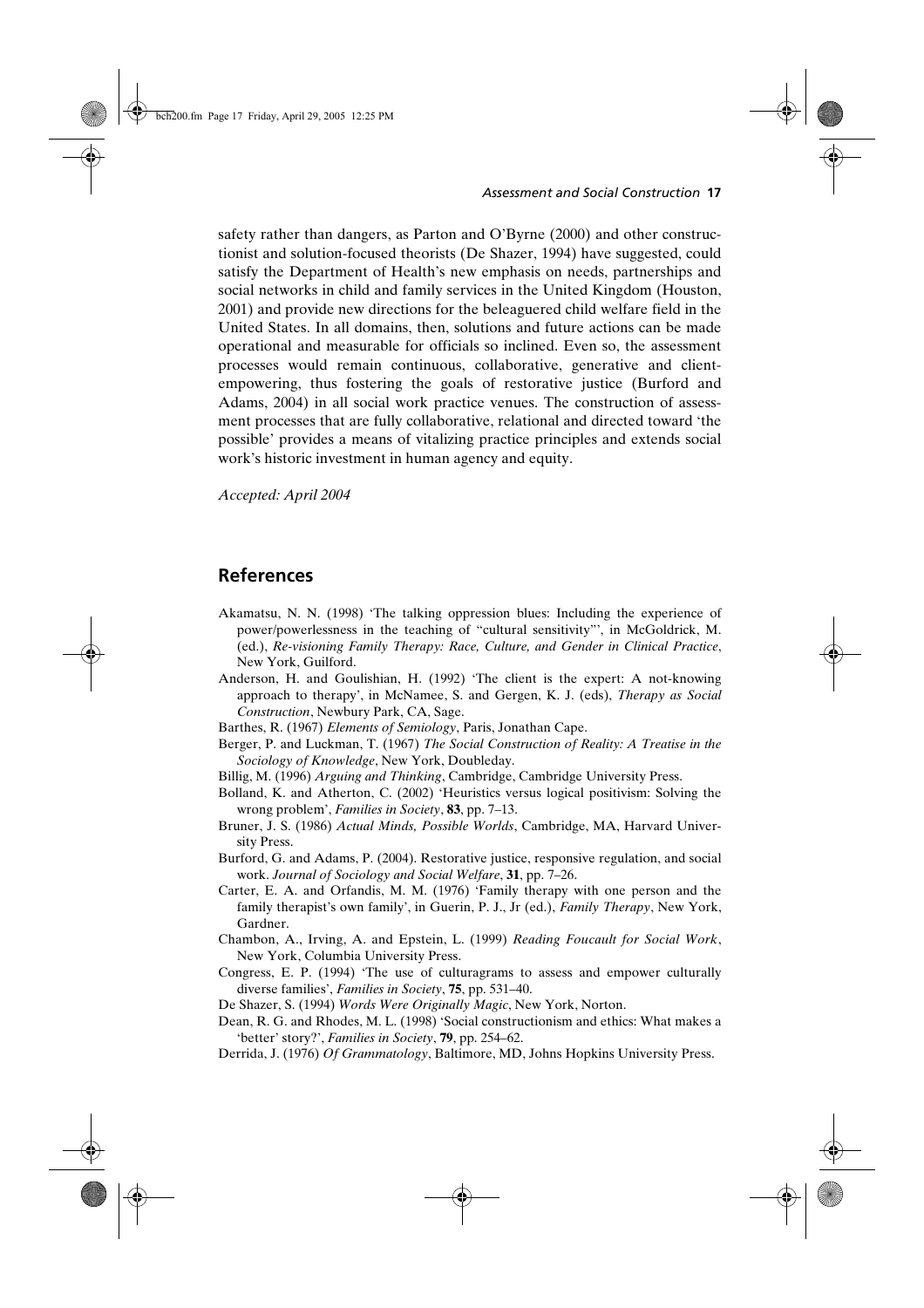- Foucault, M. (1977) *Discipline and Punish: The Birth of the Prison*, New York, Vintage Books.
- Fruggeri, L. (1992) 'Therapeutic process as the social construction of change', in McNamee, S. and Gergen, K. J. (eds), *Therapy as Social Construction*, Newbury Park, CA, Sage.
- Gambrill, E. (1997) *Social Work Practice: A Critical Thinker's Guide*, New York, Oxford University.
- Gergen, K. J. (1994) *Realities and Relationships: Soundings in Social Construction*, Cambridge, MA, Harvard University.
- Gergen, K. J. (1999) *An Invitation to Social Construction*, Thousand Oaks, CA, Sage.
- Gergen, K. J. and Kaye, J. (1992) 'Beyond narrative in the negotiation of human meaning', in McNamee, S. and Gergen, K. J. (eds), *Therapy as Social Construction*, Newbury Park, CA, Sage.
- Gergen, K. J., McNamee, S. and Barrett, F. (2001) 'Toward transformative dialogue', *International Journal of Public Administration*, **24**, pp. 697–707.
- Green, R. J. (1998) 'Race and the field of family therapy', in McGoldrick, M. (ed.), *Revisioning Family Therapy: Race, Culture, and Gender in Clinical Practice*, New York, Guilford.
- Guba, E. G. and Lincoln, Y. S. (1989) *Fourth Generation Evaluation*, Newbury Park, CA, Sage.
- Hartman, A. (1978) 'Diagrammatic assessment of family relationships', *Social Casework*, **57**, pp. 465–76.
- Hartman, A. (1991) 'Words create worlds', *Social Work*, **36**, pp. 275–6.
- Hepworth, D. H., Rooney, R. H. and Larsen, J. A. (1997) *Direct Social Work Practice*, 5th edn, New York, Brooks/Cole.
- Hoffman, L. (1992) 'A reflexive stance for family therapy', in McNamee, S. and Gergen, K. J. (eds), *Therapy as Social Construction*, Newbury Park, CA, Sage.
- Holland, S. (2000) 'The assessment relationship: Interactions between social workers and parents in child protection assessments', *British Journal of Social Work*, **30**, pp. 149–63.
- Houston, S. (2001) 'Beyond social constructionism: Critical realism and social work', *British Journal of Social Work*, **31**, pp. 845–61.
- Karls, J. M. and Wandrei, K. E. (eds), (1994) *Person-In-Environment System*, Washington DC, National Association of Social Workers (NASW) Press.
- Kuehl, B. P. (1995) 'The solution-oriented genogram: A collaborative approach', *Journal of Marital and Family Therapy*, **21**, pp. 239–50.
- Kuhn, T. S. (1962) *The Structure of Scientific Revolutions*, Chicago, University of Chicago Press.
- Laird, J. (1989) 'Women and stories: Restorying women's self-constructions', in McGoldrick, M., Anderson, C. M. and Walsh, F. (eds), *Women in Families: A Framework for Family Therapy*, New York, W.W. Norton.
- Laird, J. (1995) 'Family-centered practice in the postmodern era', *Families in Society*, **76**, pp. 150–62.
- Lax, W. D. (1992) 'Postmodern thinking in clinical practice', in McNamee, S. and Gergen, K. J. (eds), *Therapy as Social Construction*, Newbury Park, CA, Sage.
- Levine, J. (1997) 'Re-visioning attention deficit hyperactivity disorder', *Clinical Social Work Journal*, **25**(2), pp. 197–211.
- Marcus, G. (1998) *Ethnography Through Thick and Thin*, Princeton, NJ, Princeton University.
- McGoldrick, M. (1998) 'Introduction: Re-visioning family therapy through a cultural lens', in McGoldrick, M. (ed.), *Re-visioning Family Therapy: Race, Culture, and Gender in Clinical Practice*, New York, Guilford.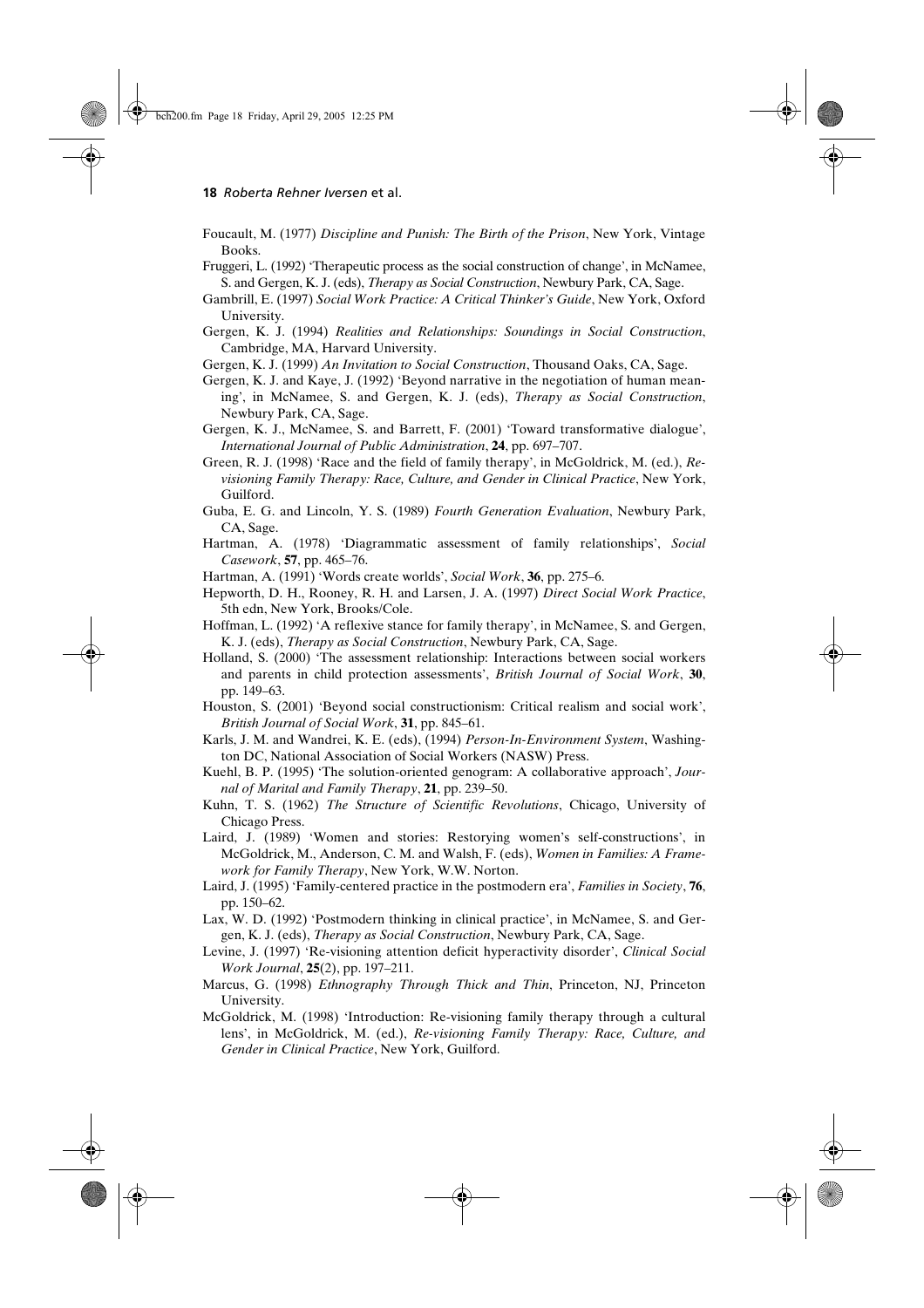McGoldrick, M., Gerson, R. and Shellenberger, S. (1999) *Genograms: Assessment and Intervention*, New York, W.W. Norton.

McLeod, J. (1997) *Narrative and Psychotherapy*, London, Sage.

- Miehls, D. and Moffat, K. (2000) 'Constructing social work identity based on the reflexive self', *British Journal of Social Work*, **30**, pp. 339–48.
- Milner, J. and O'Byrne, P. (2002) *Assessment in Social Work*, 2nd edn, London, Palgrave Macmillan.
- National Association of Social Workers (1995) *Code of Ethics*, Washington, DC, Author.
- Nichols, M. P. and Schwartz, R. C. (1998) *Family Therapy: Concepts and Methods*, New York, Allyn and Bacon.
- O'Hanlon, W. H. (1993) "Possibility therapy: From iatrogenic injury to iatrogenic healing", in Gilligan, S. and Price, R. (eds), *Therapeutic Conversations*, pp. xx–xx, New York, Norton.
- Parton, N. (2000) 'Some thoughts on the relationship between theory and practice in and for social work', *British Journal of Social Work*, **30**, pp. 449–63.
- Parton, N. (2003) 'Rethinking *professional* practice: The contributions of social constructionism and the feminist "ethics of care"', *British Journal of Social Work*, **33**, pp. 1–16.
- Parton, N. and O'Byrne, P. (2000) *Constructive Social Work: Towards a New Practice*, London, Macmillan.
- Patterson, K. A. (1997) 'Representations of disability in mid twentieth-century southern fiction: From metaphor to social construction', *Dissertation Abstracts International*, **38**, p. 261.
- Potter, J. (1996) *Representing Reality*, London, Sage.
- Saleebey, D. (ed.) (1992) *The Strengths Perspective in Social Work Practice*, White Plains, NY, Longman.
- Saleebey, D. (2001) 'The diagnostic strengths manual', *Social Work*, **46**, pp. 183–7.
- Sampson, E. E. (1993) *Celebrating the Other*, London, Harvester-Wheatsheaf.
- Weick, A. (2000) 'Hidden voices', *Social Work*, **45**, pp. 395–402.
- Weick, A. and Saleebey, D. (1998) 'Postmodern perspectives for social work', *Social Thought*, **18**, pp. 21–40.
- White, M. and Epston, D. (1990) *Narrative Means to Therapeutic Ends*, New York, W.W. Norton.
- White, M. B. and Tyson-Rawson, K. J. (1995) 'Assessing the dynamics of gender in couples and families', *Family Relations*, **44**, pp. 253–60.
- Witkin, S. L. (1990) 'The implications of social constructionism for social work education', *Journal of Teaching in Social Work*, **4**, pp. 37–48.
- Witkin, S. L. (1999) 'Constructing our future', *Social Work*, **44**, pp. 5–9.
- Witkin, S. L. (2000) 'Writing social work', *Social Work*, **45**, pp. 389–94.
- Witkin, S. L. (2001) 'Complicating causes', *Social Work*, **46**, pp. 197–200.
- Woods, M. E. and Hollis, F. (1990) *Casework: A Psychosocial Therapy*, 4th edn, New York, McGraw-Hill.

#### Acknowledgements

The authors appreciate comments on the ideas presented in this paper provided by workshop participants at the Family Resource and Training Centre in Singapore in 1998, at the NASW International Fall Symposium in Heidelberg,